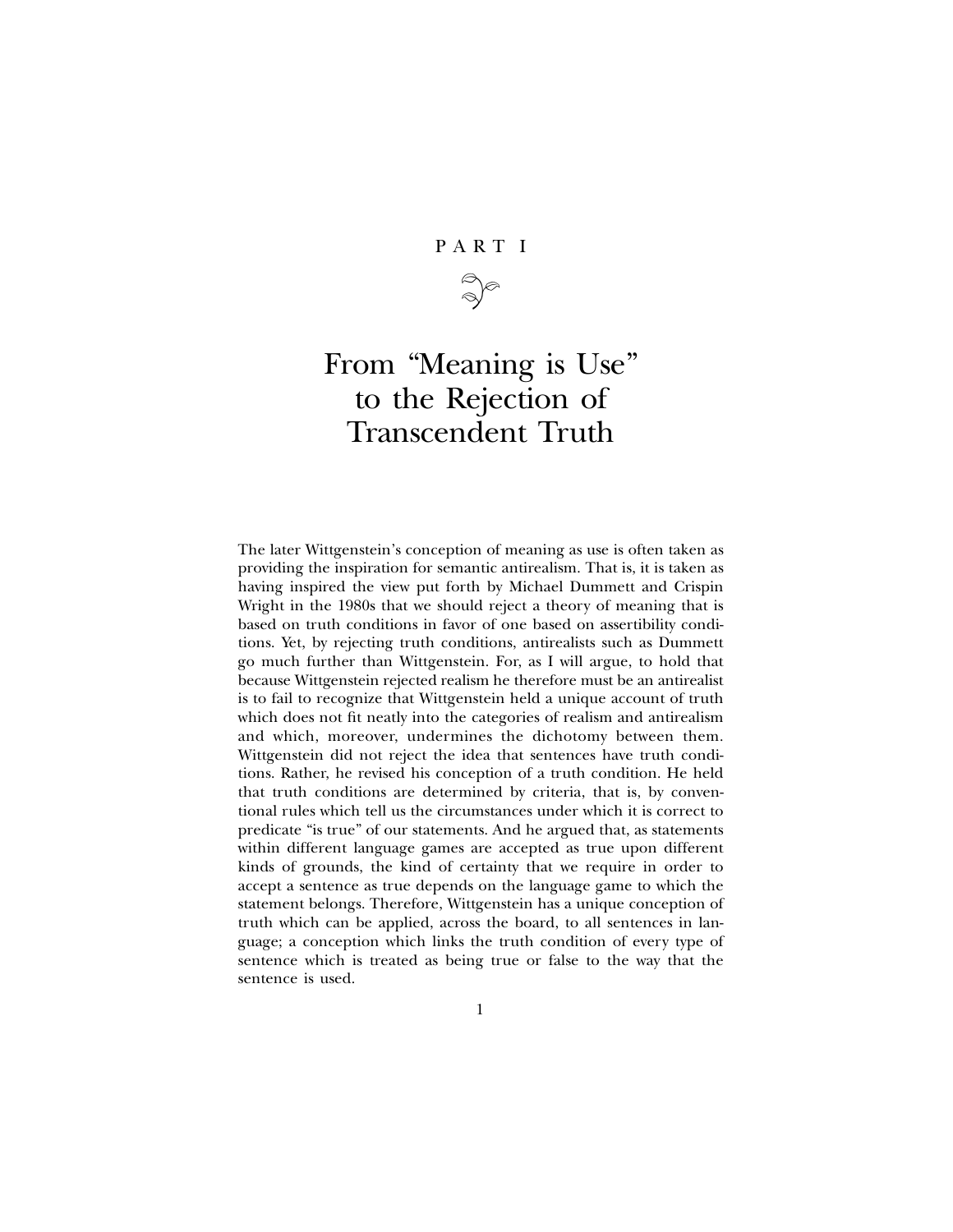I shall first outline the positive account of truth that falls out of the dictum that meaning is use. I shall then argue that the antirealist's case for replacing truth conditions with assertibility conditions presupposes a realist conception of truth which Wittgenstein explicitly rejected. Finally, I shall show how Wittgenstein's account of truth avoids the objections which can be made against both realism and antirealism. For through his more radical break with the realist/correspondence view, he puts forth an account of truth that avoids the truth value gaps that prompt the antirealist to reject truth conditions.

### $\mathbb{R}^{\mathcal{P}}$

#### *1. Wittgenstein's Rejection of Realism versus Semantic Antirealism*

Wittgenstein's rejection of a realist conception of meaning in favor of his account of meaning as use led to his parallel rejection of a realist picture of truth which holds that propositions are true by virtue of their correspondence to facts which might transcend our capacity for knowledge. For Wittgenstein reasoned that as there is nothing more to meaning than use, there is nothing more to our concept of truth than we can grasp through our use of statements which we treat, in our language, as being true or false. In Wittgenstein's view, it only makes sense to think of truth in terms of our capacity for knowledge. For we acquire the concept of truth by learning how to apply the predicate "is true" to statements in our language, that is, by learning what counts as establishing our statements as true. And we learn what counts as establishing statements as true by participating in the linguistic practices of a community. For just as within a linguistic community we agree on correct uses of words, we also agree upon methods of testing the statements which we treat as being true or false. That is to say, as we participate together in the rule-following practices within a community, we play various kinds of language games and engage in various kinds of inquiry. $^{\rm 1}$  In each type of inquiry, we devise methods of testing assertions which are appropriate tests of statements within that type of language game. We agree on what is to count as an adequate test of any given type of statement. And thus we agree on criteria which determine when it is correct to predicate "is true" of sentences within each type of language game. Therefore, an individual who has mastered a language has acquired the concept of how to establish something as true. For as he is initiated into the linguistic practices of a community, he learns conventional rules for predicating "is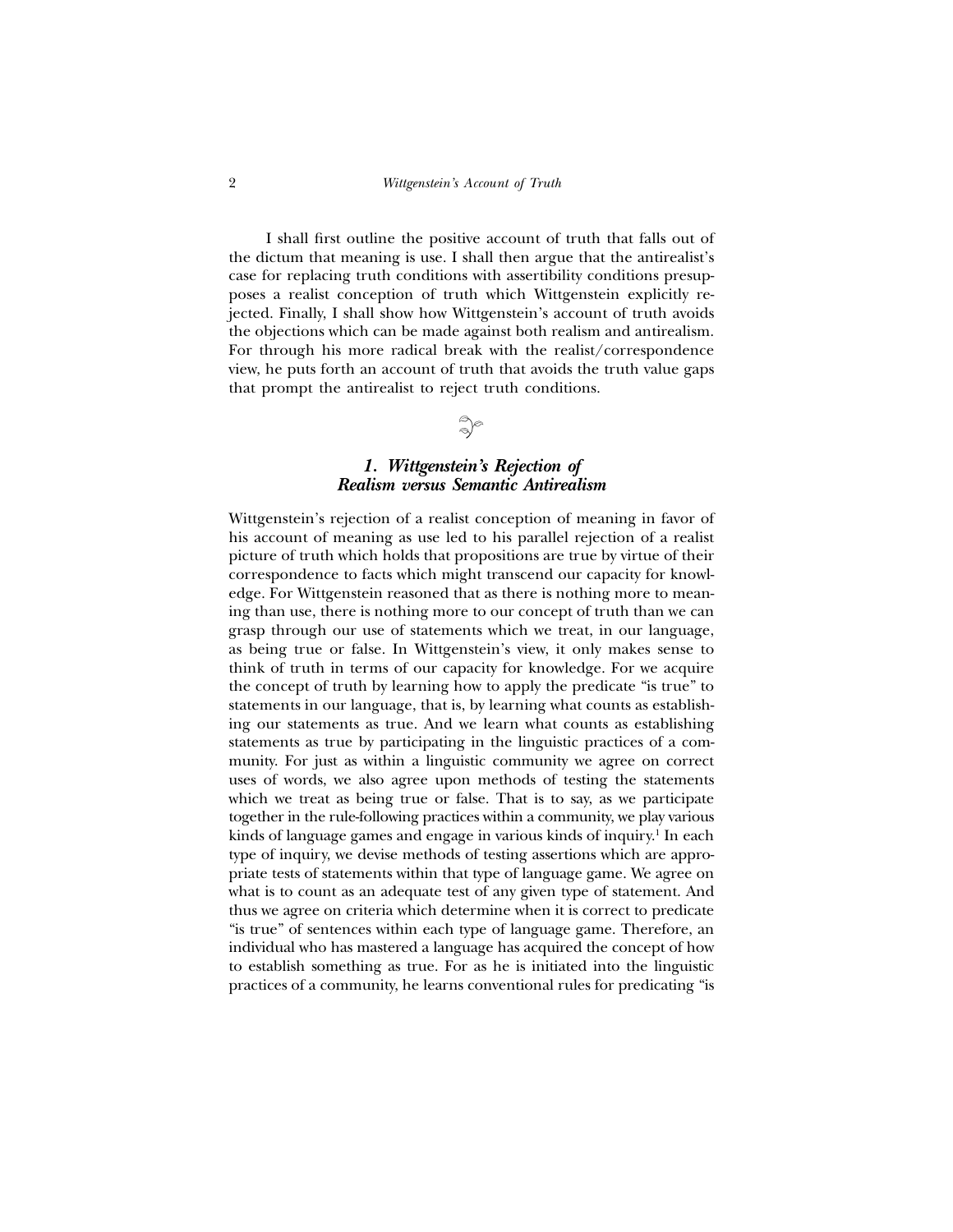true" of the sentences in language which his community treats as being true or false.<sup>2</sup> Wittgenstein remarks,

What counts as [a] test [of a statement]?—"But is this an adequate test? . . ."—As if giving grounds did not come to an end sometime. But the end is not an ungrounded presupposition: it is an ungrounded way of acting. (*O.C.* #110)

Wittgenstein's contention here is that if we want to know why the ground on which we accept a particular statement is an adequate ground upon which to claim to know that it is true, we cannot hope to find the answer by looking further than the language game in which the statement is used. For there is no extralinguistic standard by reference to which we could assess the adequacy of our methods of testing our statements. Thus, just as nothing determines the meanings of words other than the rules of a linguistic community for the correct and incorrect ways of using them, nothing determines the circumstances under which it is correct to predicate "is true" of a sentence other than our agreement on the conventional rules whereby we predicate "is true" of our sentences. That is, nothing determines the conditions under which we are *correct* in predicating "is true" of a sentence other than a rule of language which tells us the grounds upon which we may accept it as true.

When Wittgenstein rejected a realist account of truth, he conceived of questions about truth in terms of questions about meaning. He held that it is only within a language in which human beings agree on conventions for predicating "is true" of their statements that statements can be said to be true or false. For it is only within a form of life—that is, within the world picture to which the language we speak commits us—that there are grounds for affirming and denying statements. He does not want to say that human agreement decides what is true and false. Instead, he holds that human agreement provides the framework within which it makes sense to speak of truth and falsehood. For "true" and "false" are linguistic predicates, that is, they apply exclusively to statements. And if there were no agreement on how to apply these predicates, then the context in which they have meaning would not exist. Thus, rather than saying that human agreement decides what is true and false, it would be more accurate to say that human agreement creates the conditions under which it is *correct* for us to predicate "is true" and "is false" of our statements. But the notion of correctness being invoked here does not correspond to what we usually think of as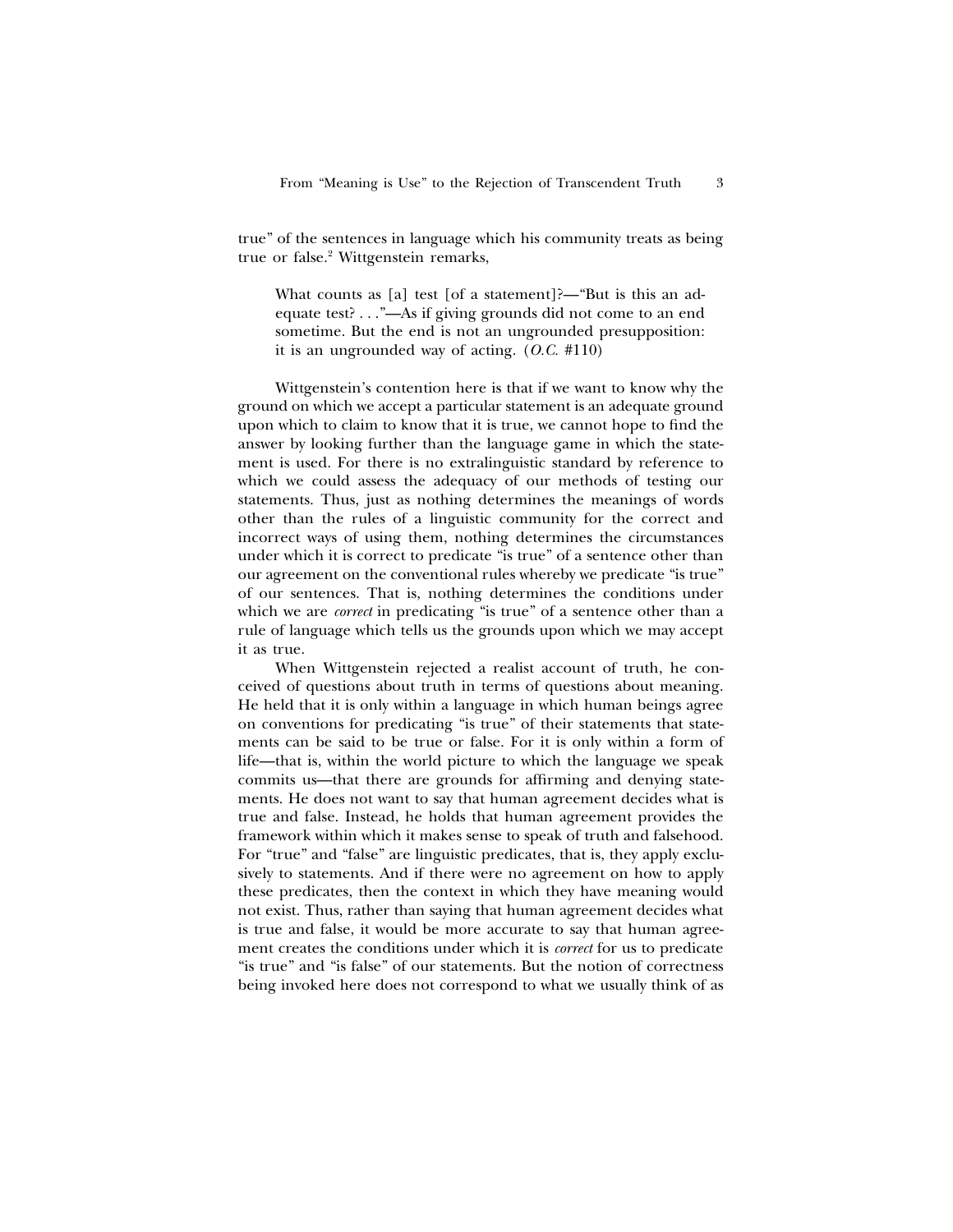making it correct to predicate "is true" of a statement—i.e., that the statement corresponds to the way things are. On a conception of meaning as use, what makes it correct for us to call statements "true" are the linguistic rules whereby we apply the predicate to statements in our language. These rules and conventions are based upon our conceptual system. Consequently, they can be revised when our conceptual system changes. Thus, Wittgenstein remarks, "It is what human beings *say* that is true or false and they agree on the language they use. That is not agreement in opinions but in form of life" (*P.I.* #241).

Agreement in form of life is logically prior to agreement in opinions. For agreement in form of life is our agreement on a shared world picture. And this world picture forms the inherited background against which we distinguish between true and false (*O.C.* #94). Or, to put the point another way, agreement in form of life is our agreement on a set of grammatical propositions or "hinge propositions" which, among other things, describe what counts as compelling grounds for certainty of statements within our different language games (cf. *O.C.* #270, #271). Thus, agreement in form of life is what grounds our ability to communicate and to argue and inquire. It provides the framework within which agreement in opinions may or may not take place.<sup>3</sup> The form of life *within which* a community's statements count as true or false cannot itself be tested for correctness.4 For the set of hinge propositions which we accept as true forms our basis for making judgments. And, as Wittgenstein remarks, "If [we] want the door to turn, the hinges must stay put" (*O.C*. #343)—that is, we may not call into question the totality of statements that our community accepts as true at once if we are to continue to judge. A form of life within which hypotheses can be tested and answers given cannot be called into question all at once from within that form of life because it is the very framework within which questions can be framed (*O.C.* #205). It is the framework within which human beings are able to form and express beliefs and make assertions. Therefore, it is also the framework within which they devise methods of testing beliefs and assertions. As Wittgenstein notes,

We call something a proposition when *in our language* we apply the calculus of truth functions to it. And the use of the words "true" and "false" may be among the constituent parts of the game, and, if so, it belongs to our concept 'proposition,' but does not fit it (*P.I.* #136) *.*

For the realist who holds that we can conceive of the truth of a statement independently of our practice of calling it true, the truth of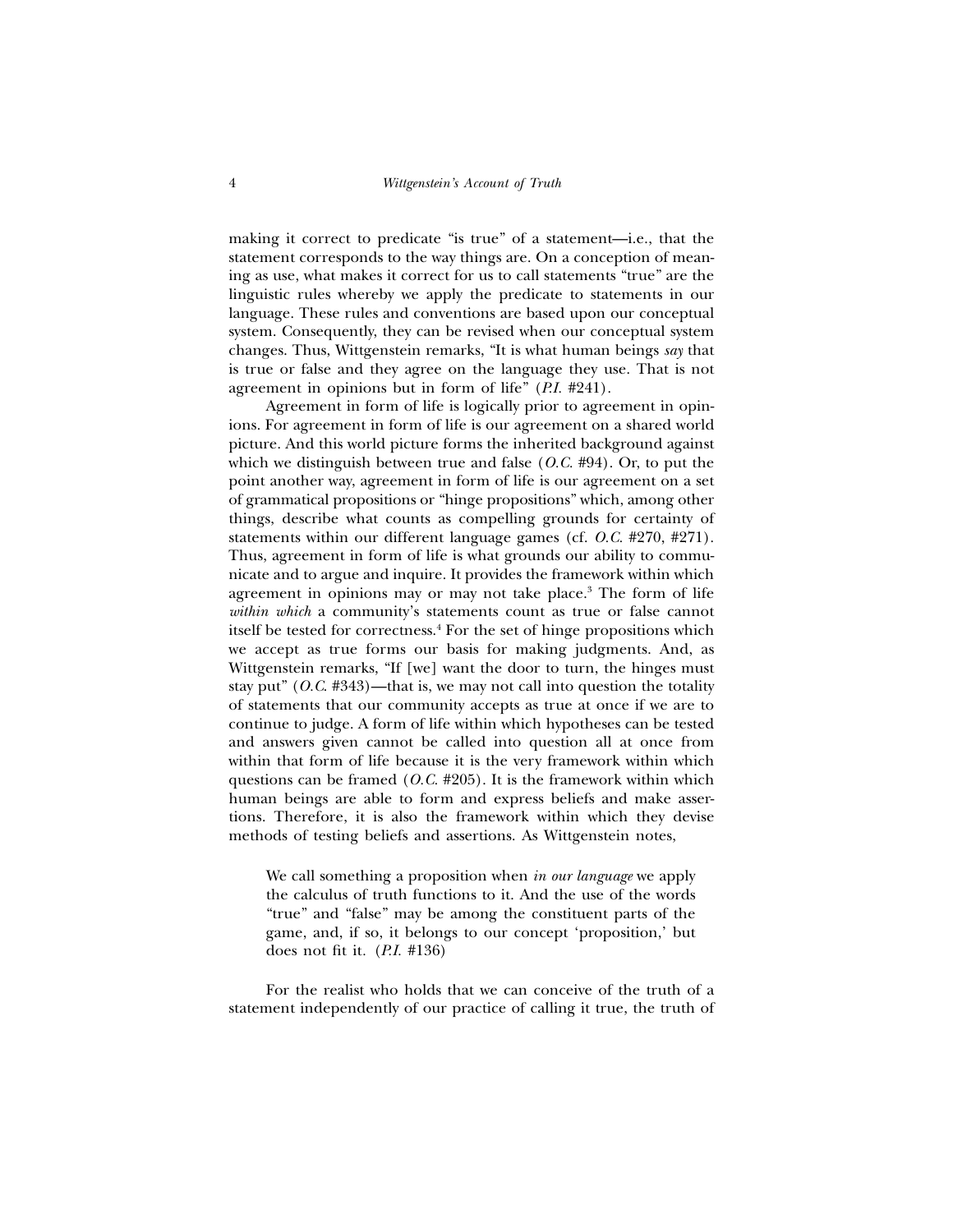a sentence is independent of our capacity for knowledge. But for Wittgenstein, who holds that the predicate "is true" applies only to sentences in language for which we have ways of determining their truth, truth is wholly a function of our capacity for knowledge. Since the meaning of a proposition is determined by the conditions for knowledge as laid down by our conventions of testing, truth cannot be conceived of as independent of our capacity for knowledge.5

 $\Rightarrow$ 

Wittgenstein's rejection of a realist picture of truth has been taken as semantic antirealism by Michael Dummett and Crispin Wright in the 1980s. Semantic antirealism, in its simplest terms, is the view that knowledge of the truth conditions of sentences in a language is not what we as language speakers acquire when we come to understand that language. $^6$  Instead, we learn the conditions under which we are justified in asserting the sentences in language which we treat as being true or false. The argument for antirealism is that some sentences which we treat as being true or false, or bivalent, would have truth conditions transcending our ability to recognize them, for the process of verifying such sentences would outrun our ability to learn of their truth value. Statements about the remote past, for example, are held by the antirealist not to be determinately true or false, because in order to know what would render such statements true or false, we would have to be able to survey the past as we do the present. Clearly, there often is nothing left of the past, and so we are unable to do so. Antirealists hold that our linguistic practice of treating such statements as determinately true or false is inaccurate and in need of revision. They argue that since we cannot have learned how to use these sentences by learning to recognize their truth conditions as obtaining when they obtain, we cannot give a truth-conditional account of their meaning, but only one in terms of the conditions which justify asserting them.

I will examine the argument for attributing this form of antirealism to Wittgenstein in part II. But for now it is important to see that Wittgenstein's rejection of a realist/correspondence account of truth is more radical than the antirealist's. The antirealist is still, in a sense, committed to the correspondence theory of truth even while he rejects the possibility of giving a truth-conditional account of meaning. That is, he implicitly assumes that the only viable account of truth would have to be a realist account. Thus, he accepts the realist view that the truth of statements about the remote past must consist of their correspondence with that particular segment of reality of which there now no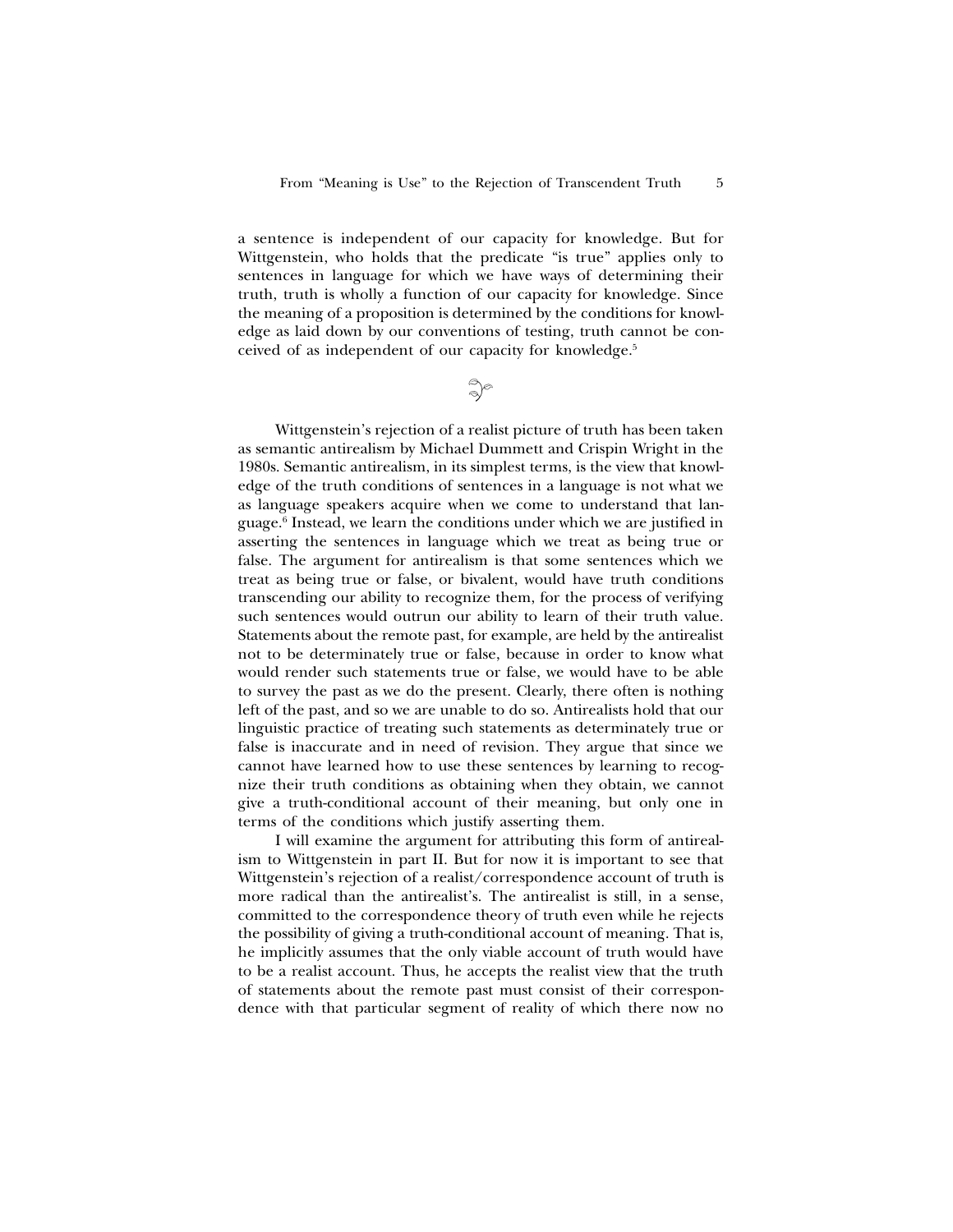longer exists any evidence. And it is his commitment to this correspondence account of truth that forces him to deny that such statements have truth conditions after he has rejected the idea of transcendent truth, that is, after he has insisted that if something is true, it must be possible for us to know that it is true. For his belief in the correspondence theory of what makes statements about the past true causes an antirealist to hold that finding out whether they are true must involve surveying the past as we do the present. But his agreement with Wittgenstein's verificationist thought that if something is true, it must be possible for us to know that it is true, makes the antirealist say that since we cannot discover whether statements about the past are true, such statements do not have truth conditions. Thus, the antirealist denies that statements about the past have truth conditions because the only kind of truth conditions he recognizes are realist truth conditions, and when these are undermined by verificationist scruples, he has nothing left to replace them with.

Wittgenstein's rejection of a realist account of truth goes further than antirealism. For while Wittgenstein shares with antirealists the thought that if something is true it must be possible for us to know that it is true, he does not share their commitment to the realist doctrine that the truth of a statement about the past must consist in its correspondence with some segment of reality in virtue of which it is true. Thus, Wittgenstein is not forced to deny that statements about the past have truth conditions because, unlike the antirealist, he has an alternative conception of a truth condition with which to replace realist truth conditions.

## $\Rightarrow$

#### *2. The Positive Account of Truth*

Wittgenstein holds that truth conditions are determined by criteria, that is, by rules which determine, by linguistic convention, the circumstances under which we may predicate "is true" of the sentences in language which we treat as being true or false. For, according to Wittgenstein, every type of statement to which we apply the predicates "is true" and "is false" is governed by some criterion for determining its truth value. As he remarks, "Really, 'The proposition is either true or false' only means that it must be possible to decide for or against it. But this does not say what the ground for such a decision is like" (*O.C.* #200).

In other words, whenever we treat a statement as being true or false in our language, we consider something or other to be an ad-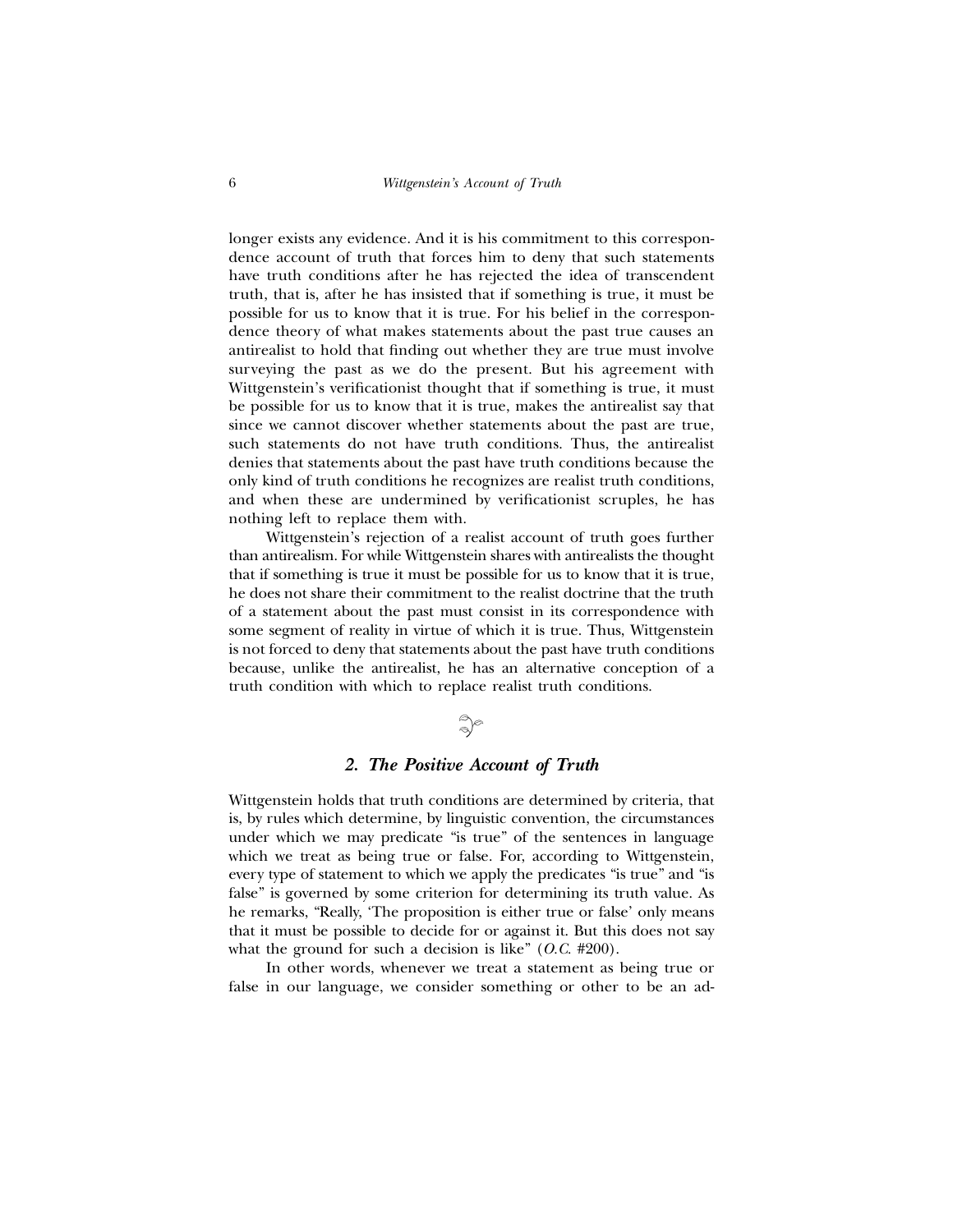equate test of a statement of that kind. To say that a statement is either true or false is to say that we have some criterion for determining its truth value; that we treat something as being decisive for establishing the statement as true and, thus, as being an adequate ground upon which to affirm that statement. $^1$  And because different kinds of statements are accepted as true upon different kinds of grounds, if we want to know what our ground for affirming a particular statement is like, we must examine the language game in which the statement is used.

Criterial rules tell us, as part of the "logic" or grammar of the language games in which we apply them, what count as adequate tests of the kinds of statements that we make within these language games. For example, if our criterion for ascribing pain to someone is met that is, if someone says that she is in pain and if questions about her truthfulness do not arise—then it is correct to affirm that she is in pain. It is a misdescription of our practice of making pain ascriptions to say that we cannot know but can only guess that another person is in pain because we do not, in *real* cases, doubt that others are in pain (*P.I.* #303). The reason we do not treat our inability to feel someone else's pain as relevant to whether we can know that she is in pain is that we learn the *concept* of another's pain when we learn language—that is, when we learn how to use sentences such as "He is in pain" and "She is in pain." And the language game in which we learn to make thirdperson pain ascriptions begins with the *expression* of pain since, obviously, it is a background condition of our practice that we cannot feel someone else's sensation of pain (*P.I.* #288). Because the background condition of our practice of making pain ascriptions places limits on what can count as evidence for statements within this language game, what we treat as establishing them as true differs from what we treat as establishing the truth value of statements within other types of language games. And, consequently, what makes it correct to predicate "is true" of statements within one language game is different from what makes it correct to predicate "is true" of statements within another language game. What counts as an adequate test of one type of statement cannot be the standard of what should count as an adequate test of another type of statement since the various kinds of statements that we treat as being true or false do not all admit of the same kind of verification. Furthermore, we have different needs and purposes in classifying our different statements as true or false, and these purposes partly determine what we are willing to treat as decisively establishing the truth value of a given kind of statement. Therefore, the kinds of criteria whereby we determine the truth values of our statements vary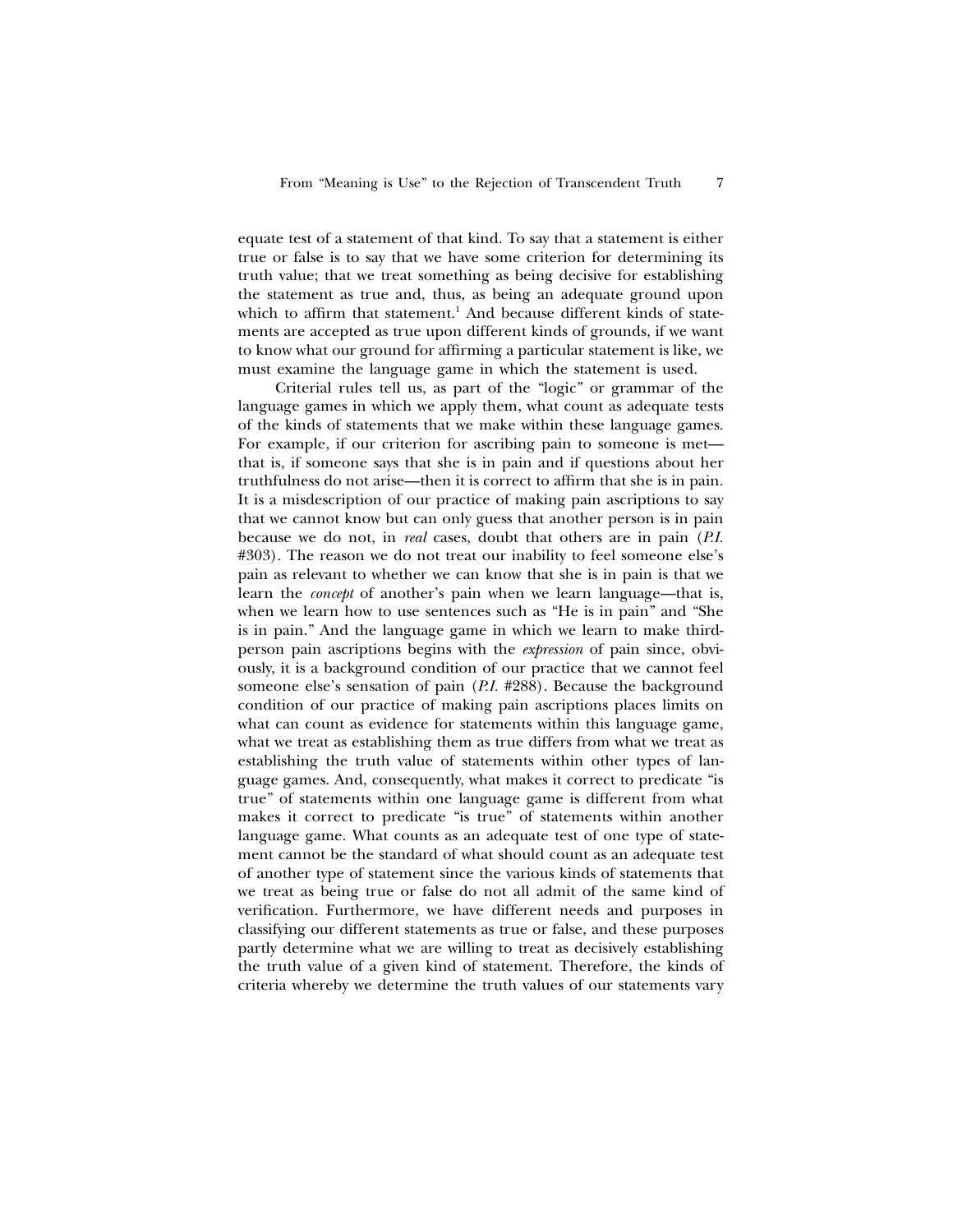across our different language games according to the background conditions of our practices and our purposes in treating statements as true or false.

In some of our language games, the criteria governing our statements take the form of tests by which we judge that something is the case, which become the conventional standards by reference to which we justify our judgments. In Wittgenstein's example, if medical science discovers that angina is caused by a certain bacillus, then to answer the question, "How do you know this man has angina?" by saying "I have found the bacillus in his blood" is to state the criterion of angina—that is, it is a loose way of defining angina. By contrast, to reply to the question "How do you know he has angina?" by citing the presence of a symptom of the condition which has been found in some way to coincide with our defining criterion is to make a hypothesis rather than to decisively justify the judgment (*B.B.,* p. 24).

In language games in which we have no way of distinguishing criteria from symptoms in a way that is not ad hoc, our criteria take the form of defining characteristics of an object or a condition, where the presence of these characteristics is decisive for establishing the existence of the thing in question. For example, in answer to the question, "How do you know that it is a diamond?" a jeweler might cite the physical properties of a stone that establish that it is a diamond. In a looser, derivative sense of the word "criterion," we could speak of the criterion of being an orange as the way an orange looks, tastes, and smells. And a speaker could justify the judgment "This is an orange" by citing the presence of these features. For these features constitute ways of telling, and language users take them as settling the truth of judgments.<sup>2</sup>

The one exception to the generalization that every type of statement which we treat as being true or false is governed by a criterion for determining its truth value is the first-person avowal "I am in pain." "I am in pain" can be either true or false since one can lie about being in pain. But it is a mistake to think of this statement as an assertion which the speaker himself could justify or determine by reference to a criterion. For there is no way that a speaker could verify or *come to know* that he was in pain. That is, there is no way that a speaker could pass through a state of not knowing that he was in pain to knowing it. Thus, the statement "I am in pain" does not express a speaker's *judgment* that he is in pain. And because this statement does not express a judgment, it is not governed by a criterion.

By contrast, whenever we make judgments and assertions, we employ criteria by reference to which we justify our assertions. For an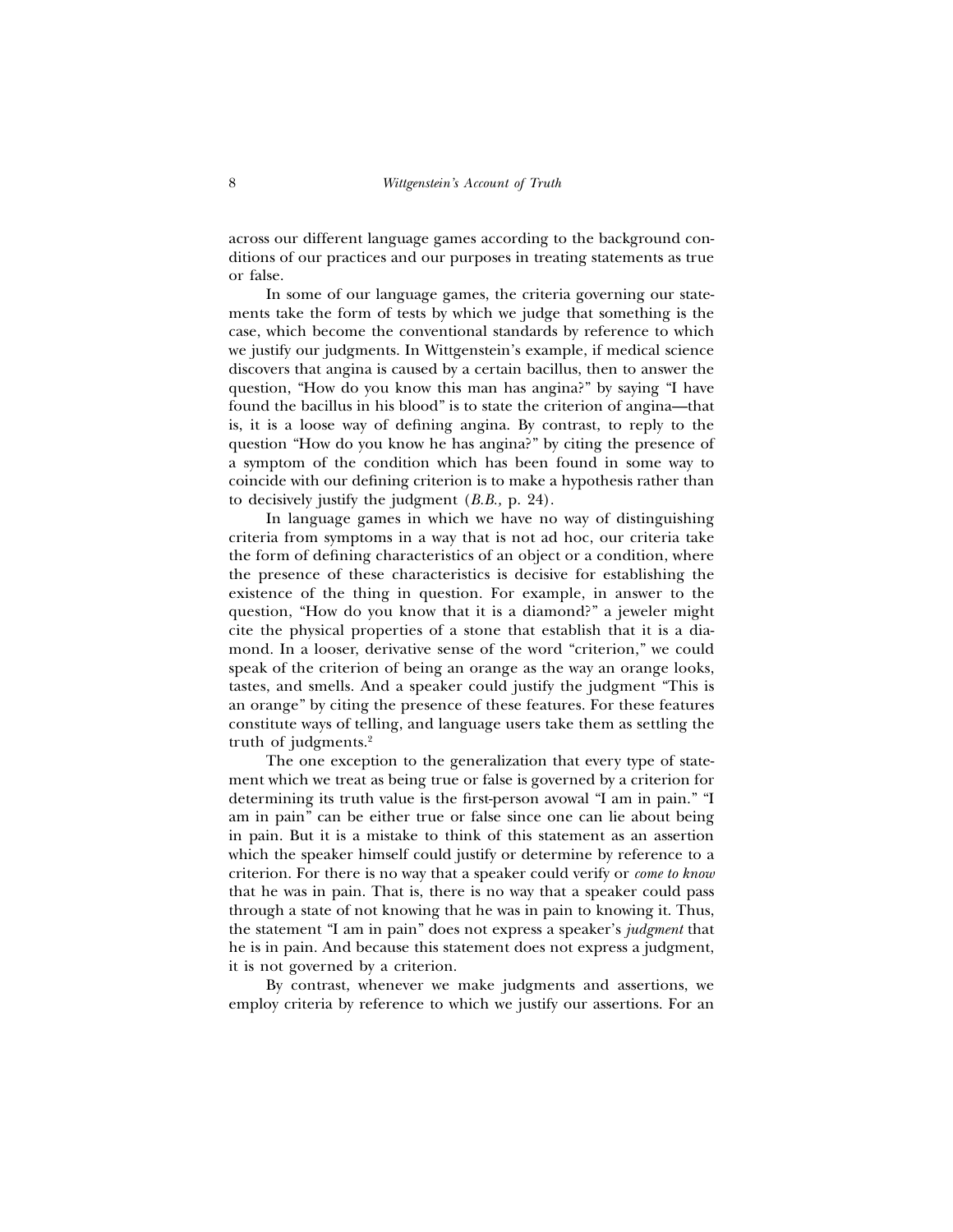essential feature of criteria is that they can be cited in response to the question "How do you know that such and such is the case?" Criteria provide the grounds whereby we justify our judgments by describing what counts as settling the truth of particular types of statements.

Statements of criterial rules determine the truth conditions of our statements because they state grammatical truths or conceptually necessary statements. That is to say, it is true in virtue of a rule of language, convention, or definition that if a certain bacillus is found in someone's blood, that person has angina. Thus, as long as this bacillus remains our criterion of having angina, it is not logically possible that the bacillus should be present and the criterially governed object (angina) absent. Or, to take another example, it is not logically possible for our criterion for saying that someone is in pain to be met and for that person not to be in pain.<sup>3</sup> For criteria determine, as part of the grammar or logic of a statement that some state of affairs obtains, the circumstances under which it is correct to affirm the statement. They define what it means to call something true within a particular language game. Therefore, it is not possible for the criterion of a claim to be met and for the criterially governed claim to be false, for this would violate a rule of language.

Criteria differ from realist truth conditions in that a conventional rule for predicating "is true" of a sentence is always linked to the way in which we currently use a sentence. For another way of putting the point that truth conditions are determined by criteria is to say that truth conditions are determined by our current ways of determining our statements' truth values. And, of course, the consequence of the view that the truth condition of a statement is determined by our current way of telling whether it is true is that the truth condition of any given statement must be internally related to our current capacity for knowledge. For the standards by which we judge whether something is true reflect what we know at a particular time. What we accept as an adequate ground on which to accept a statement as true reflects the current state of our knowledge. And, obviously, the grounds upon which we accept our statements as true can change in response to empirical discoveries.

 $\mathbb{R}^{\infty}$ 

What we currently take to be a defining characteristic of some state of affairs which is decisive for establishing that it obtains can subsequently be discovered to be merely contingently associated with it (*P.I.* #354; *B.B.,* pp. 24–25; *Z. #*438). That is, there can be a fluctuation between criteria and symptoms. For example, from the beginning of the seventeenth to the late nineteenth century, the defining criterion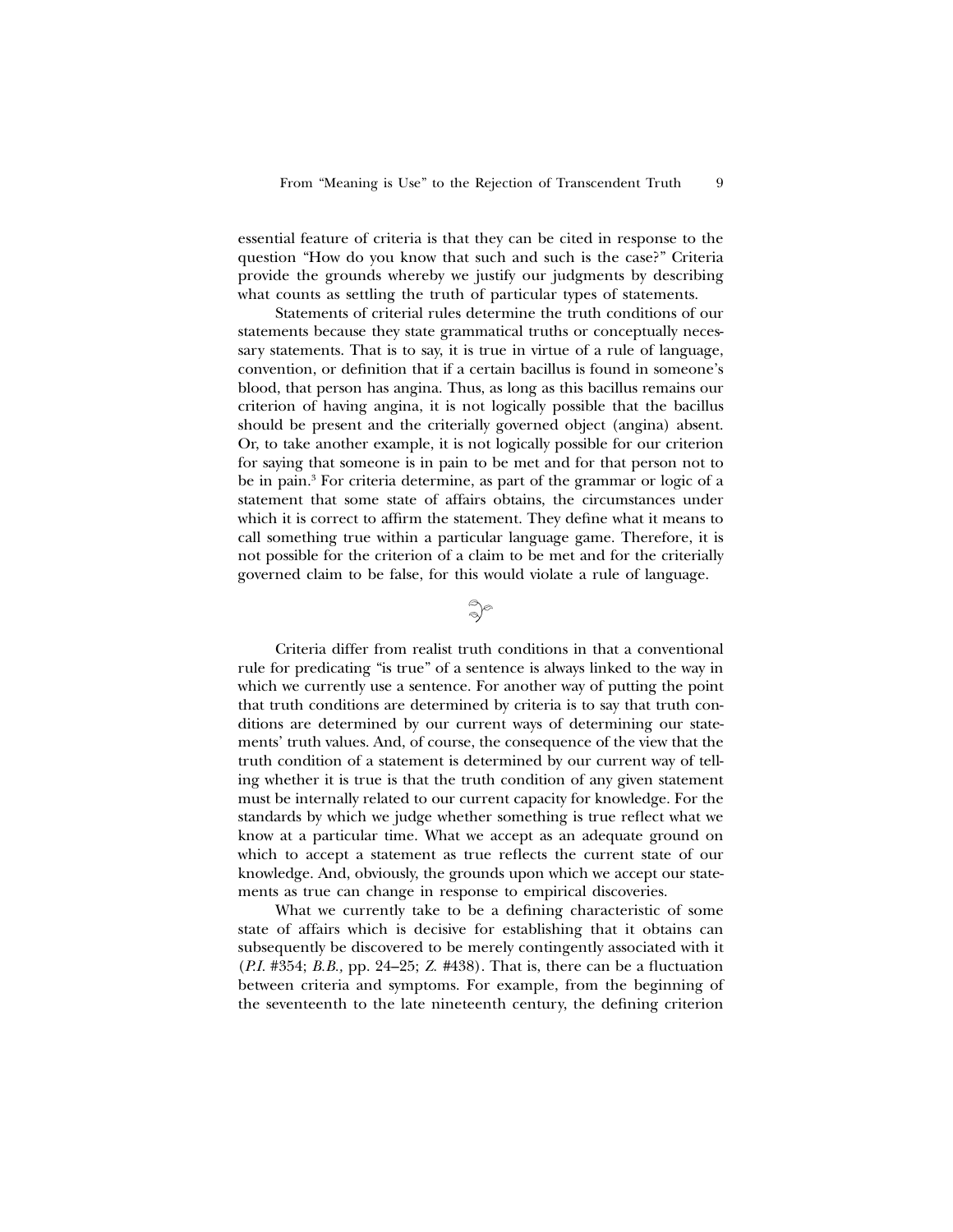of gold was solubility in aqua regia. But in the nineteenth century it was discovered that gold had the atomic number 79, *a feature not exclusively correlated* with the feature of solubility in aqua regia; that is, the former criterion was discovered to have room for non-"noble" metals whereas the latter criterion uniquely defined "gold." Thus, with the discovery of the atomic number of gold, the old criterion was downgraded to symptom status.<sup>4</sup> We can also simply discover that we were wrong about what we previously held as true; we were not yet aware of any countervailing factors which would have cast doubt upon our ways of judging (*O.C.* #124). Therefore, the conventions according to which it is correct to predicate "is true" of our statements are subject to revision as our knowledge increases. As Wittgenstein remarks, our language games change with time (*O.C.* #256). What gets treated one day as a proposition to be tested by experience may get treated another day as a rule of testing (*O.C*. #198; cf. *O.C.* #63, #65; *Z.* #352). And, conversely, propositions which were treated as norms of description can come to lose that status. For example, the statements "It is impossible to get to the moon," "Lightning never strikes in the same place twice," and perhaps "The earth is flat" were accepted as true by previous groups of inquirers, but they are not held true today. The thrust of identifying truth conditions with criteria or conventional rules is that the Wittgensteinian wants to say that previous inquirers were *correct* to say "It's true that lightning never strikes in the same place twice," and so forth, although it would now be incorrect to predicate "is true" of those sentences (*O.C.* #542, #607, #124, #191).

Those with realist sympathies will resist saying that our criteria determine the conditions under which it is correct to predicate "is true" of our statements. They will argue that if we turn out to be wrong about what we held true, we will not have been correct to predicate "is true" of a statement asserting it. For, according to any type of realist, what makes it correct to predicate "is true" of a statement is something other than the fact that our current criterion for calling it true is met. For example, the correspondence theorist will say that it is correct to predicate "is true" of a statement only if it corresponds with the way things are. And the internal realist or pragmatist will say that it is correct to predicate "is true" of a statement only if that statement should happen to be one that would still be believed if inquiry were to be pursued as far as it could fruitfully go.<sup>5</sup> And according to either of these conceptions of what makes our applications of "is true" correct, if it is incorrect for us to predicate "is true" of a statement on a certain basis now, it was incorrect for us to apply the truth predicate to that statement earlier, even if it was rationally acceptable to refer to that basis at the time.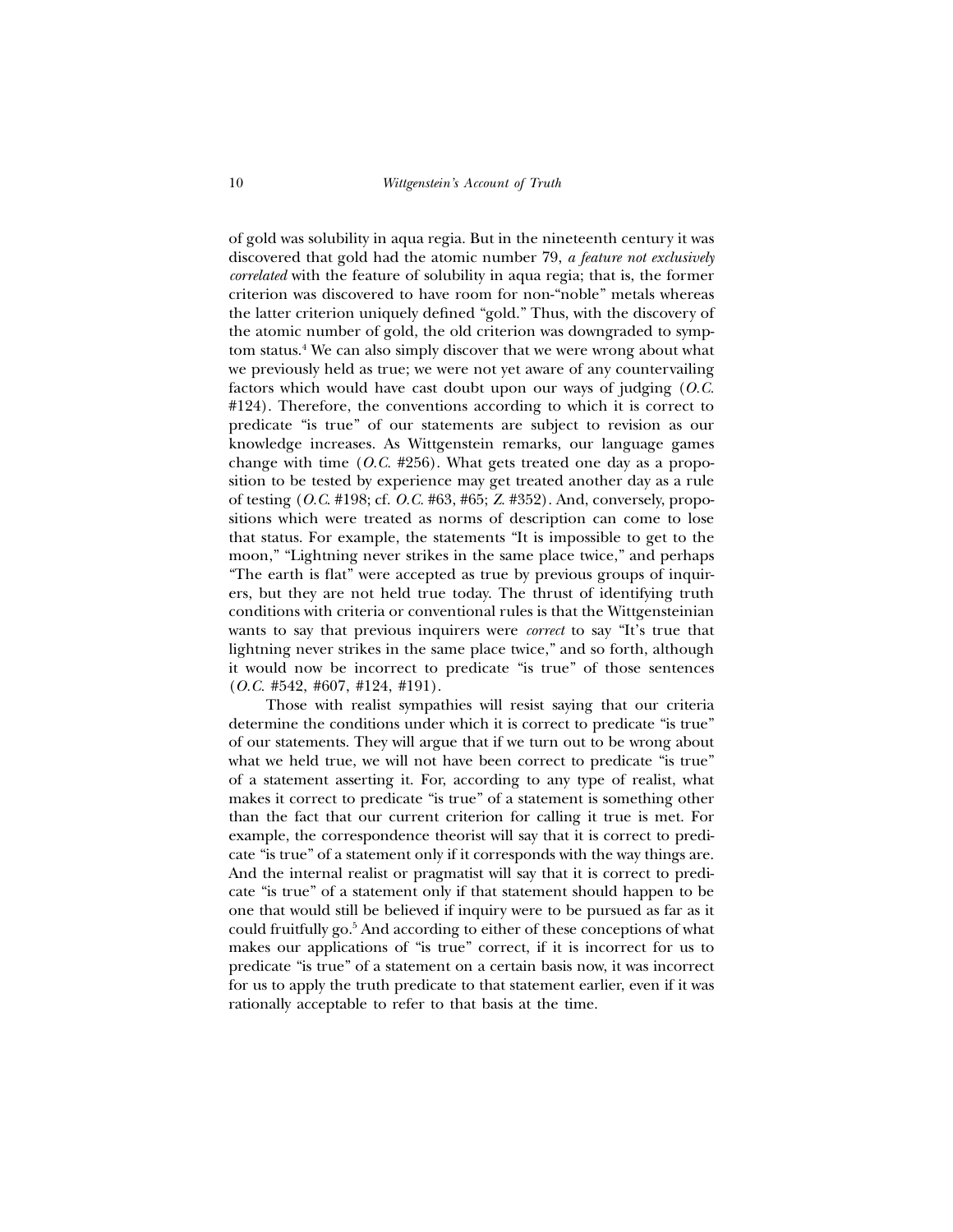The Wittgensteinian reply to the realist is that, if it is not to be a mystery how we can learn the meaning of "is true," we need to jettison the notion that what makes our applications of "is true" correct is something that could transcend our current knowledge. For by espousing an account of what constitutes a correct use of "is true," which makes the correctness of our applications of the predicate depend upon something which can outrun our current knowledge, we are attempting to attach a meaning to "is true" which outruns the use to which we can put the predicate. If we are to be able to give an account of the meaning which "is true" has in *our* language, it must be possible to explain how we could learn to use "is true" correctly. And it can only be possible to explain how we can learn to use "is true" correctly if what makes our applications of "is true" correct is taken as something which we could *recognize* as making them correct. Therefore, what makes our applications of "is true" correct must be something within the current scope of our knowledge. In other words, our applications of "is true" can only be made correct by the criteria that we currently accept as adequate tests of our statements. And these criteria can only be based upon the current state of our knowledge.

Furthermore, it is a feature of the growth of knowledge that there is never a point at which we can say that the statements which we currently hold as true are no longer open to revision, for our epistemic perspective on the growth of knowledge is limited by our being temporally located at a discrete point in the course of human inquiry. This limit forces us to say, with Wittgenstein, that "sure evidence is what we *accept* as sure" (*O.C.* #196). That is, it only makes sense to *call* sure evidence "evidence that we currently accept as sure." For we have no way of knowing what evidence *will be* held sure in the future. As Hilary Putnam has pointed out, statements which were rationally acceptable before are no longer rationally acceptable. And, for all we know, the criteria whereby we currently judge statements to be true or false will not be the same criteria whereby future generations will predicate "is true" and "is false" of their statements. So the Wittgensteinian will argue that if truth is one of *our* concepts, then the meaning of "is true" must be taken as being determined by *our* criteria for applying the predicate to particular statements in our current linguistic practices. The criteria whereby we apply the truth predicate reflect the state of our knowledge at a particular time. Therefore, what makes it correct to predicate "is true" of a statement must be internally related to our current capacity for knowledge.

Another way of putting this point is that what makes it correct to predicate "is true" of a statement cannot outrun what we know at a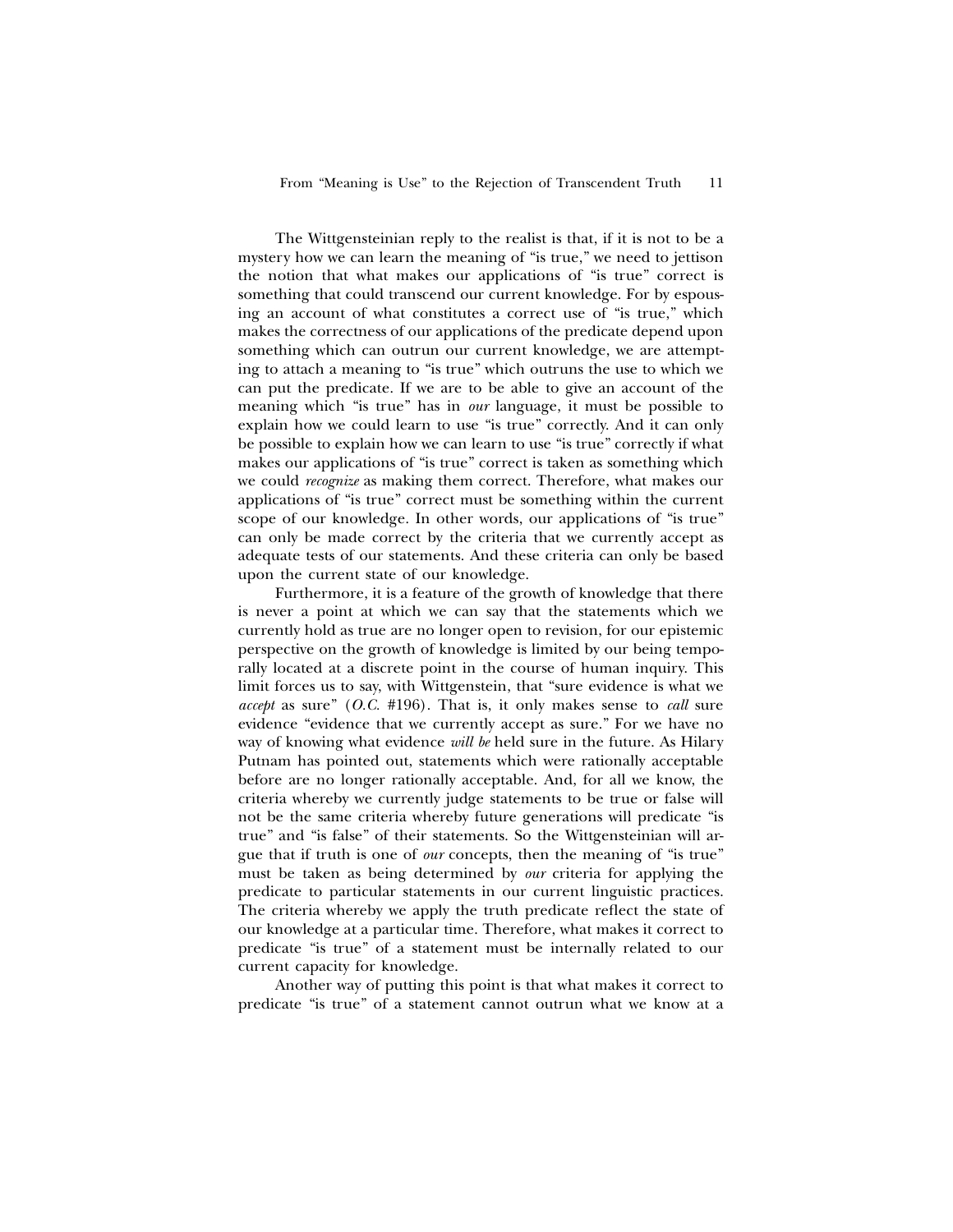given time, and thus what we can assert. For unlike other predicates which apply to that which can be conceived independently of our linguistic practices, "is true" applies exclusively to bits of language such as beliefs, statements, and assertions. Hence, the concept of "a truth" is equivalent to the concept of a true belief, statement, or assertion. As Donald Davidson remarks, without creatures using sentences, the concept of truth would have no application. $^6$  And this is why we cannot explain the concept of truth without reference to human agreement on how to classify assertions as true. For an assertion is something that has a use within a language; it is something that we want to say can be made correctly or incorrectly. And we could not give content to saying that a speaker had asserted something correctly or incorrectly if we did not agree on what counts as a proper basis upon which to make an assertion. For here we should have no criterion for saying that someone had asserted something correctly (cf. *P.I.* #199, #202, #258, #265). That is, it is a property of assertions that we do employ criteria which tell us when it is correct to make them. So an assertion for which we had no such criterion could not play a role in any of our language games. Therefore, what makes it correct to make an assertion—and hence to apply the truth predicate to an assertion—can only be construed in terms of our agreement on how to classify an assertion as true. Thus, when we change our ways of judging our statements' truth values, we change the conditions under which it is correct to call our statements "true."

It follows that truth is not a use-independent property of a statement. Nor is truth a relation between a thought or a statement and a mind- or language-independent item like a fact. The predicates "is true" and "is false" do not apply to facts, but to what is said. And what is said is not like what is eaten, for instance, a cake. The word "what" in the phrase "what is said" does not name an object. Instead, it introduces a propositional clause or a "that" clause. It introduces a belief or an assertion which gets expressed in language by a thinking creature.7 And what determines the conditions under which it is correct to make an assertion is our normative agreement, *here and now*, on what count as adequate grounds *upon which* to affirm a statement (*O.C.* #270, #271, #200, #82). For it is a background condition of our practice of applying the truth predicate that we cannot foresee our acquisition of any information which would make it incorrect for us to apply "is true" to our statements, even though we know that it is theoretically possible that we may acquire such information. Therefore, the fact that previous communities held as true statements like "Lightning never strikes in the same place twice," and so forth, made it *correct* to predicate "is true" of those sentences, although it did *not* make it correct to predicate "is true" of them *come what may*.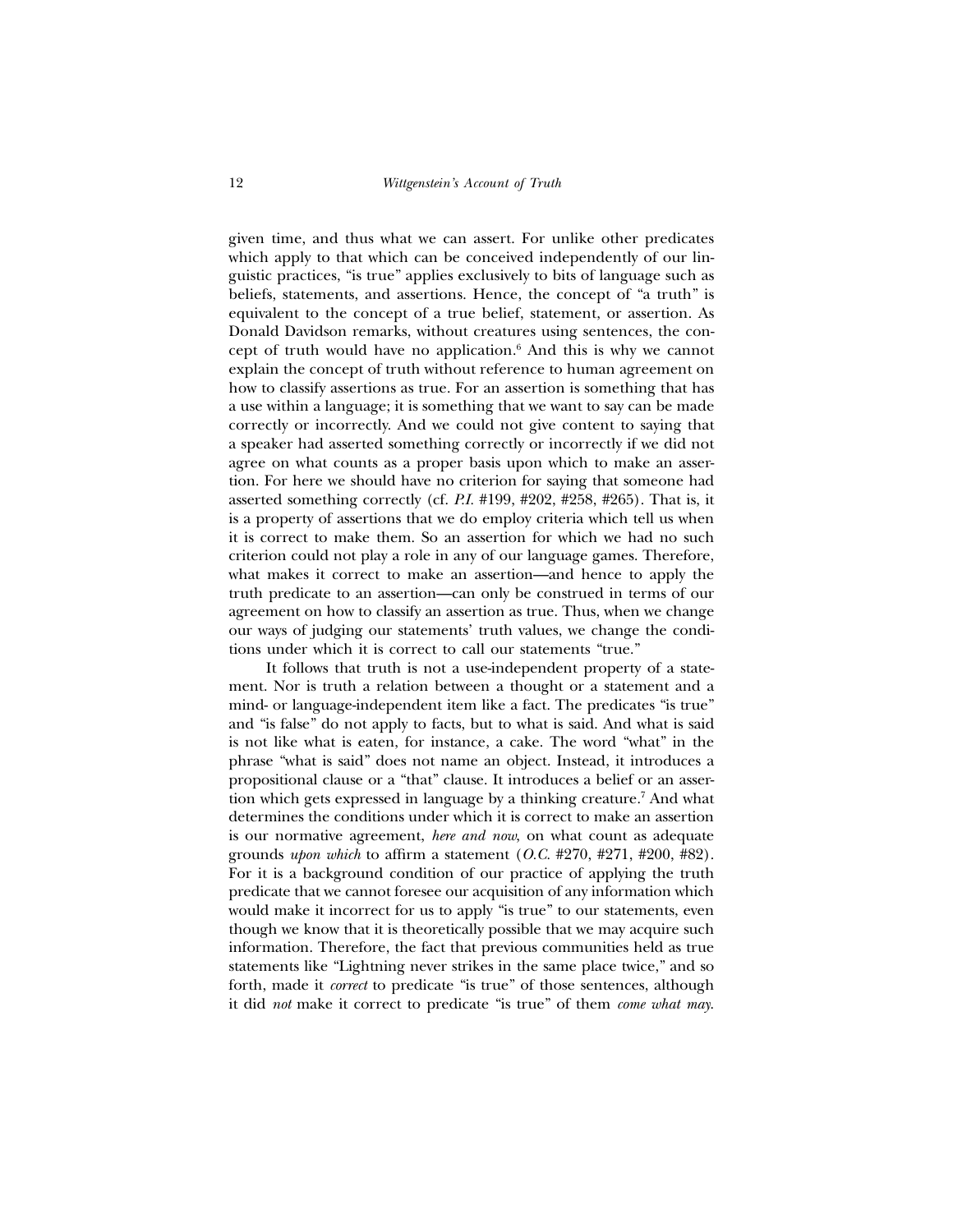That is, it did not make it correct to predicate "is true" of them in the light of future discoveries or recalcitrant experience. Rather, our empirical discoveries caused us to revise the conditions under which we were willing to predicate "is true" of these sentences of which we previously had been objectively certain (*Z.* #352).<sup>8</sup> But nevertheless, before we were forced to revise our ways of judging the truth values of these sentences, that is, before we revised our conventions for predicating "is true" of them, it was *correct* to predicate "is true" of them. For although we must revise our application of "is true" to sentences when we find we can no longer take them as true, there is no other use which "is true" could have in our language—there is no other way in which it would be correct to use it—except as a predicate which we apply to whatever we *now* take true. As Wittgenstein puts this point,

Well if everything speaks for an hypothesis and nothing speaks against it—is it certainly true? One may designate it as such.— But does it agree with reality, with the facts?—With this question, you are already going round in a circle. (*O.C.* #191)

Wittgenstein's point here is that no new information is gained by asking whether a statement which we *designate* as true agrees with reality or with the facts. For the concepts of truth and falsity cannot be explained without reference to our practice of *calling* statements true (*P.I.* #136). Nor, therefore, can they be explained without reference to our agreement on the standards by which we judge statements as true and the grounds upon which we accept them as true: "The reason why the use of the expression 'true or false' has something misleading about it is that it is like saying 'it tallies with the facts or it doesn't,' and the very thing that is in question is what 'tallying' is here" (*O.C.* #199). That is: we may conceivably revise our world picture so that today's propositions will not seem to tally with what we will then take as "the facts." But this possibility plays no role in our practice of *treating* statements as true or false or acting *as though* they were true or false (*O.C.* #110, #652, #342, #341, #343). What determines the correct uses of "is true" can only be our agreement, within a community, on the conventions and criteria whereby we apply the predicate to statements. So to ask whether we are correct to predicate "is true" of a statement will only be a question about what our practice actually is, rather than a query about whether this practice is actually justified by reference to some extralinguistic standard which is informed by facts that transcend our current knowledge.<sup>9</sup>

Therefore, to paraphrase an argument of Hans-Johann Glock's, to express the fact that the way things are is independent of what we say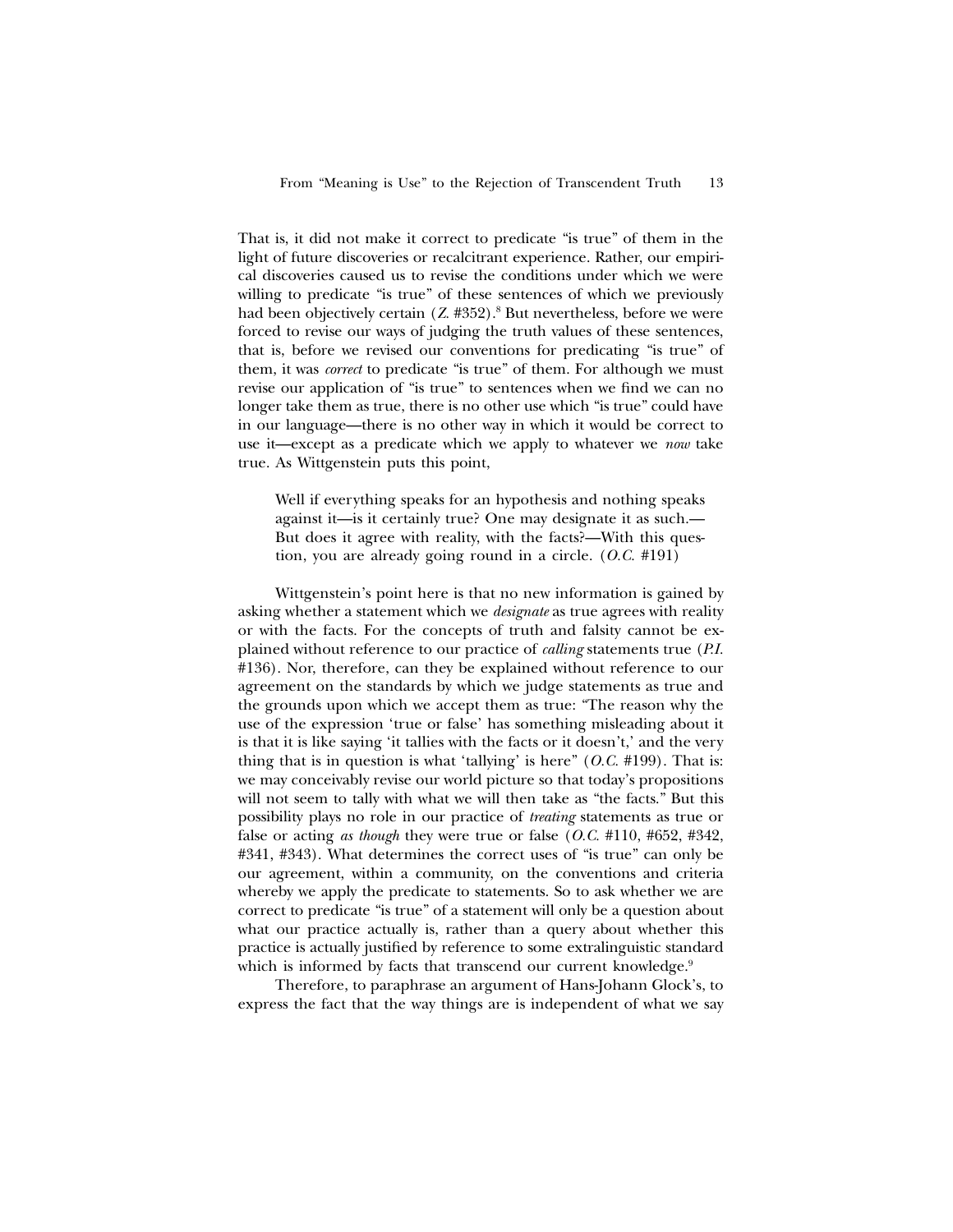about it by saying "Before 1900, there was a truth that there were radioactive substances" is infelicitous. And so is the even more acceptable "It was true before 1900 that there were radioactive substances." What can be said is "It is true that before 1900 there were radioactive substances." And this is logically equivalent to "There were radioactive substances before 1900." That this was so independently of our thinking so has nothing to do with the mind-independent nature of truth nor with the alleged eternal existence of an abstract realm in which truths subsist. It has everything to do with the fact that our saying that p doesn't make it the case that p. Our conception of truth as objective—that is, as not being dependent on what anyone says or thinks arises from our awareness that "People say that p" and "p" do not entail each other.10 The conditions under which we are correct to predicate "is true" of a statement at a given time and the conditions under which the statement corresponds to reality can come apart. We recognize that they can come apart. And we use "is true" as though these conditions do come apart in our practice of affirming or asserting our statements. We do not take the fact that we currently predicate "is true" of any given sentence as making it correct to continue to predicate "is true" of it *come what may*. We predicate "is true" of our sentences knowing full well that it is theoretically conceivable that they may have to be withdrawn (*O.C*. #620, #652). And when we find out that we were wrong about something, we are willing to revise our practice of applying the truth predicate to a given statement. But although we hold in such a case that we were wrong *about* what we asserted, we do not say that we were wrong to *predicate* "is true" of our statement at the time when we made it. We do not say this any more than one would say that one was wrong to say "I know that N.N. will arrive in half an hour's time," when one has spoken to N.N. ten minutes ago on the telephone, even if N.N. gets into an accident after calling and never does arrive. In such a situation, we would have to say that we didn't *actually* know, but only thought we knew. But it would be misleading to say that someone had not been right to *say* "I know" in a context in which his or her knowledge claim had been justified merely because the content of the claim had actually been false (*O.C.* #542).

By parity of reasoning, it is incoherent to say that we were incorrect to apply the truth predicate to a statement that we were once justified in accepting merely because the statement has since been falsified and revised. For, as we saw in the first chapter, if we did not treat the statements that we are currently justified in accepting *as though* they were true *in spite* of our knowing that any of them may be revised, we would not have a framework within which we could conceive of possible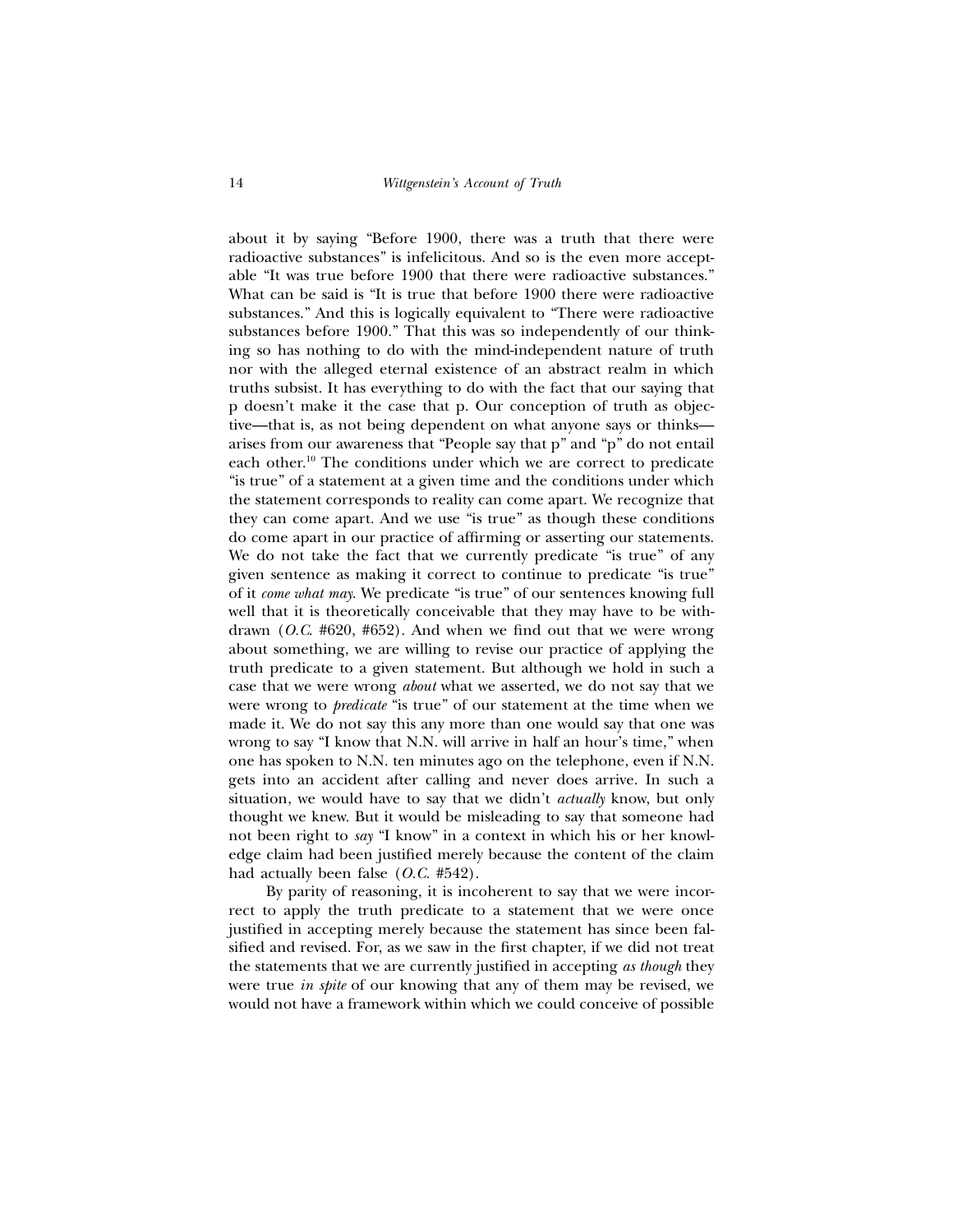recalcitrant experiences.11 Hence, we would not have a framework within which to classify beliefs as true or false, for we would not have a framework within which to judge. As Wittgenstein puts this point,

if you tried to doubt everything, you would not get as far as doubting anything. The game of doubting itself presupposes certainty (O.C. #115). All testing . . . and disconfirmation of a hypothesis takes place already within a system. And this system is . . . the element in which arguments have their life. (*O.C.* #105)

Therefore, insofar as our practice requires us to treat the statements that we are currently justified in accepting as true, we have to say that we were *correct* to treat a statement that we have revised as true at the time when we were justified in accepting it. And once we grant that we were correct to treat a statement *as though* it were true, it is unclear what it would mean to say that we were not correct to *call* it true. As Wittgenstein remarks, "A judge might even say 'That is the truth—so far as a human being can know it.' But what would this rider achieve? ('beyond all reasonable doubt')" (*O.C*. #607).

The fact that we revise the conditions under which we apply the truth predicate to particular statements does not mean that "is true" applies to what is independent of our current knowledge. For "is true" is a word which is used to predicate something of beliefs. Its meaning which, on a Wittgensteinian view, boils down to its correct use—depends on our normative agreement on how we are to apply it in particular cases. The conditions under which it is correct to predicate "is true" of a sentence depend on our agreement on how the predicate is to be applied to a particular kind of sentence. They depend on our agreement on what counts as an adequate test of a particular kind of statement, that is, of a statement within a particular kind of language game (*O.C.* #82). This means that the predicate "is true" can only be meaningfully applied to a sentence for which we have some criterion or some convention whereby we predicate "is true" or "is false" of it. We cannot give content to calling something true where we have no criterion for determining its truth or falsehood.

Hans-Johann Glock would take issue with the last thought that I have expressed because he thinks that truths can exist without people. According to Glock, if there were no people, it would still be a truth that there are mountains. For, as he argues,

1. "If there were no people, there would still be mountains"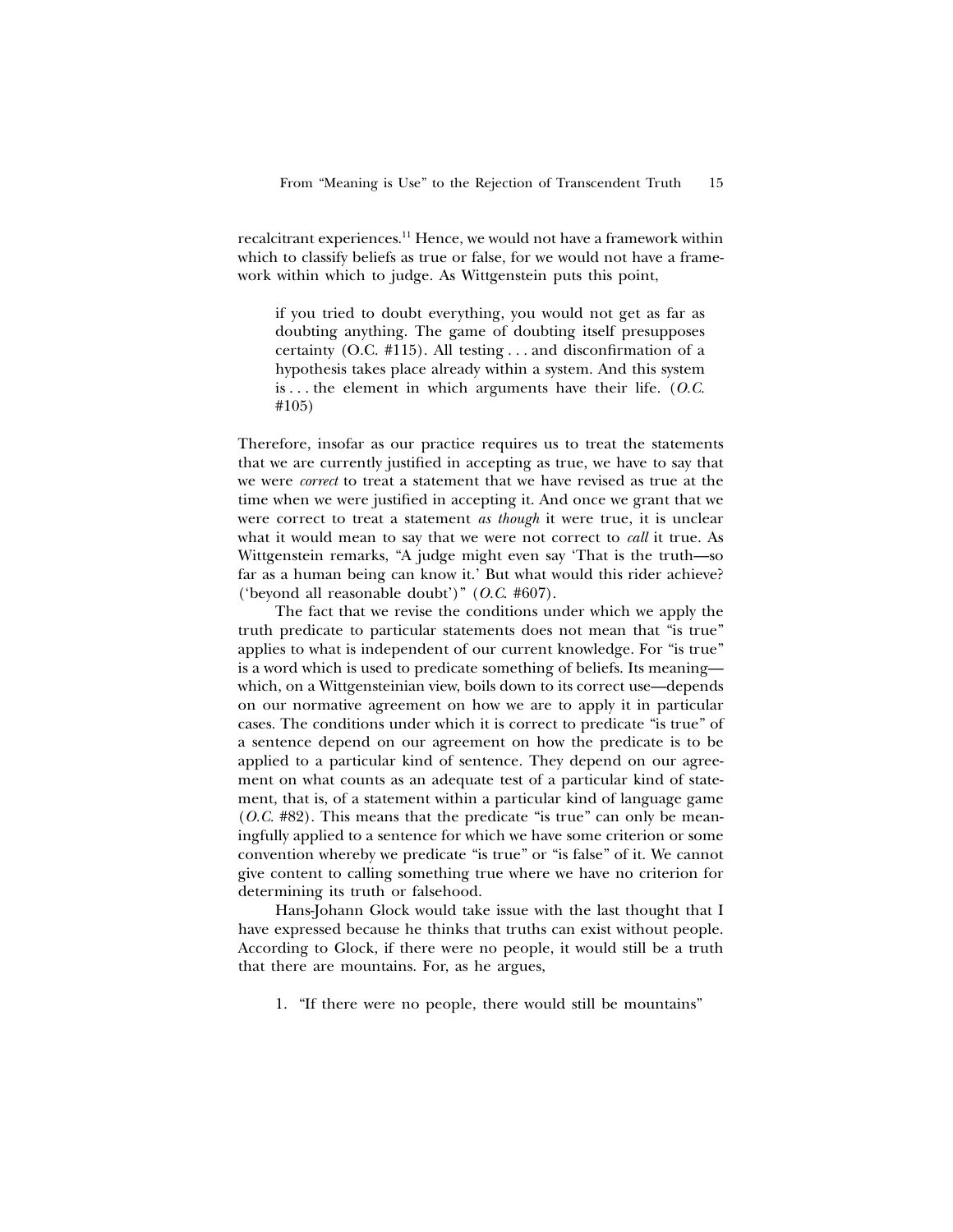implies

2. "If there were no people, it would still be true that there are mountains,"

which in turn seems to imply

3. "If there were no people, it would still be a truth that there are mountains."

Richard Rorty has recently objected to the move from the first statement to the second by asking, "What is 'be true' supposed to mean in a world in which there are no statements to be true nor minds to have true beliefs?"12 According to Rorty, the realist cannot reply to this question without dogmatically presupposing his account of truth. Glock argues that Rorty's conclusion is precipitous because it runs together the question of what "is true" means *in* a world without people with what it means *of* a world without people: "[the fact that] in a world without people, no one would be in a position to explain the meaning of 'is true' or use it in statements like (2) does not entail that *we* cannot meaningfully use 'is true' to make a statement like (2)." However, Glock's reasoning here is inconsistent with his other claim that "It was true before 1900 that there were radioactive substances" is infelicitous. For the reason that this statement is infelicitous is that *in that time* there was no such truth. The reason that *we* can say "It's true that there were radioactive substances before 1900" is that we can formulate that proposition *now*. Therefore, if Glock wants to claim that the counterfactual "If there were no people it would still be true that there are mountains" is a claim about what "is true" means *of* a world without people, then he owes us an account of why he gives the temporal adverb "Before 1900" an "in" reading while he gives the counterfactual adverb "If there were no people" an "of" reading, given that both types of adverbs are sentential operators. For, from the point of view of modal logic, the "in/of" distinction is a scope distinction. And scope distinctions are purely formal. Grammatically and formally, all sentential operators play the same role.<sup>13</sup>

Moreover, we do not need to invoke the "in/of" distinction to show that the claim "If there were no people it would still be a truth that there are mountains" is a claim about what "is true" means *in* a world without people. We need not use the language of modal logic to show that the realist cannot reply to the question "What is 'be true' supposed to mean in a world in which there are no minds to have true beliefs?" without dogmatically presupposing his own account of truth.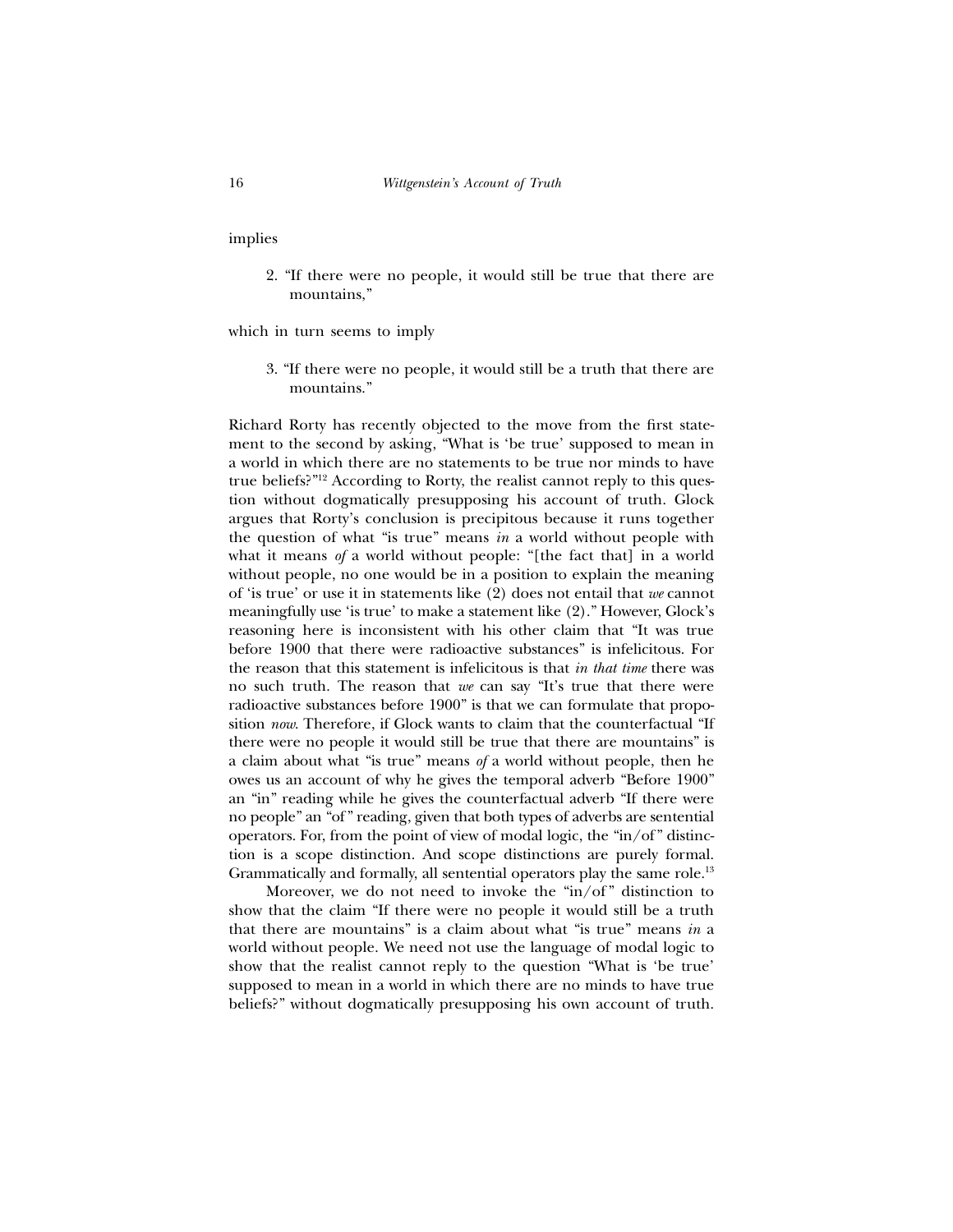We need only ask, "What is the word *'it'* supposed to refer to in the sentence, "If there were no people, *it* would still be true that there are mountains"? It must surely refer to some bit of language, such as a belief or an assertion. For even if this sentence is paraphrased as "If there were no people, *that* there are mountains would still be true," we are still left with a counterfactual adverb modifying a that-clause. And a that-clause introduces a propositional attitude such as a belief. Now we can ask, In virtue of *what* could such a belief or assertion be true? In virtue of what would it be *correct* to predicate "is true" of "There are mountains"? In virtue of which standards of classification would some things count as mountains? Of course, what we call mountains would still exist, but if there were no intersubjective agreement on what counts as a mountain, what would make it correct to predicate "is true" of "there are mountains"? And if nothing could make it correct to predicate "is true" of "there are mountains," then in virtue of what would it be true? In virtue of what *could* it be true other than in virtue of that statement's correspondence with a fact—specifically, with the fact that *what* we call mountains would still exist in the absence of human conceptualization and classification? And if the realist were to give this answer, then he would, as Rorty says, be dogmatically presupposing his account of truth. For, as P. M. S. Hacker points out, on a Wittgensteinian view, what is true or false is what is believed, and what is believed are not *sentences*, but what is expressed by their use.14 So in a world in which there was no use of language, there would be nothing that would be true or false. My point here goes beyond Donald Davidson's observation and Cheryl Misak's observation that if there were no beliefs for the truth predicate to apply to, truth would be "an uninstantiated property."<sup>15</sup> The problem lies deeper than that: if there were no speakers, there would be no intersubjective agreement *in virtue of which* beliefs and assertions could be true. And, thus, I think we can say: although the conditions under which something is *real* or is the case are independent of our normative agreement, the conditions under which it is correct to predicate "is true" of a sentence are wholly dependent on our normative agreement. These conditions are dependent on our agreement on what count as adequate grounds upon which to affirm our statements (*O.C*. #82, #270, #271). And the grounds which we consider to be telling or adequate on which to accept our statements as true can only reflect the state of our knowledge at a particular time.

We see, therefore, how Wittgenstein's conception of meaning as use implies the rejection of a realist account of truth. His conception of the truth condition of a sentence in terms of a convention for predicating "is true" of it or a conventionally accepted way of telling whether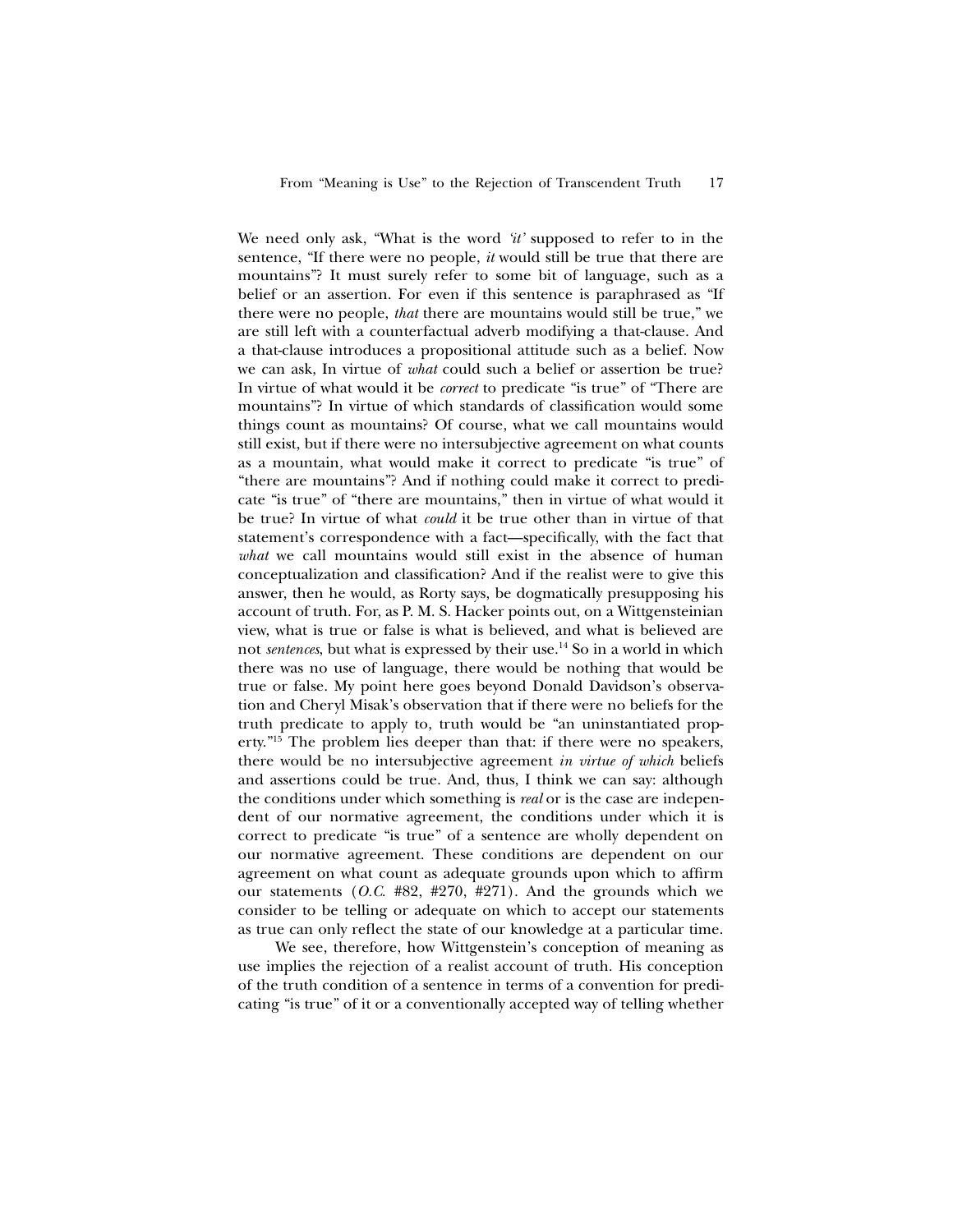it is true entails the rejection of any view whereby truth can transcend our current capacity for knowledge. The realist objects to saying that truth conditions are determined by our current criteria for determining truth values because of his concern about yet-to-be-discovered facts. For he holds that if we could turn out to be wrong about what we previously held to be true, then the view that criteria determine truth conditions amounts to a kind of idealism. That is, it amounts to the view that the way things are is a product of our thought and talk. We have seen how Wittgenstein can avoid this charge of idealism by distinguishing the grammar of "is real" from the grammar of "is true."

The antirealist, as we shall see, also takes issue with the view that criteria determine truth conditions. For while he agrees with Wittgenstein's thought that truth cannot transcend our capacity for knowledge, he is also committed to the realist conception of truth as correspondence with reality. This places him in a dilemma about what to say about yet-to-be-discovered or undiscoverable facts given his prior commitment to the view of truth as correspondence and his subsequent rejection of the notion of transcendent truth. He attempts to relieve the tension in the following way: he holds that given that there *are* undiscovered facts and given that truth cannot transcend our capacity for knowledge, we should simply jettison the concept of truth and replace it with that of assertibility.<sup>16</sup>

Wittgenstein holds that the antirealist's move ought to be resisted (*O.C.* #607). For the fact is that we *use* the predicate "is true" to indicate that we are basing a claim we are making on our current norms of verification. We have a picture of truth as correspondence because of our awareness of the fact that "We say that p" does not entail "p." That is, we picture truth as correspondence because we know that the fact that we call a statement true does not necessarily mean that it will be correct to call it true in the future. This gives us a strong inclination to think of the truth conditions of our statements as being stable and determinate. We feel that what *makes* it correct to predicate "is true" of a given statement cannot change merely because we have increased our knowledge. But the fact is that we do use "is true" as though we are correct to affirm as true the statements which we currently count as true. We use "is true" as though we are *correct* to apply the truth predicate to the statements we currently hold true, even though we know that it is in principle possible that what we hold true today may not be held true in the future, just as we have revised statements which were previously held true. And, as I shall argue in part III, an implication of the fact that we treat our criteria *both* as determining the conditions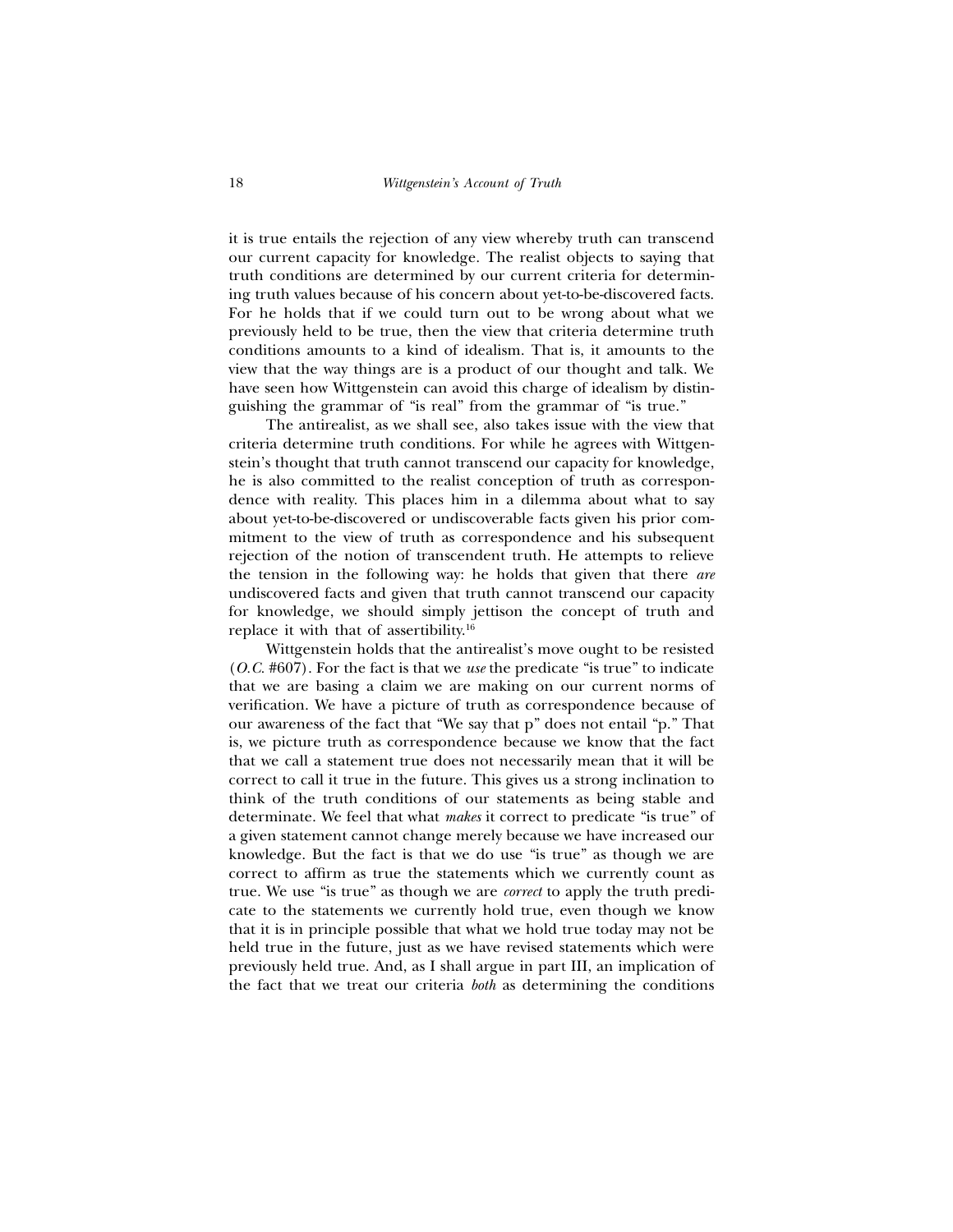under which it is correct for us to predicate "is true" of our statements *and* as being in principle revisable is that we need to revise our traditional picture of truth. We should not, therefore, accept an account of truth which respects the realist's intuition of truth in terms of correspondence with facts which could transcend our knowledge. And we should not join the antirealists in jettisoning the notion of truth out of respect for this intuition. For the conception of truth conditions in terms of criteria provides us with a way of arguing against the very idea of transcendent truth.

 $\Rightarrow$ 

#### *3. Antirealism Revisited*

Wittgenstein's view that criteria determine truth conditions undercuts the realist thought motivating semantic antirealism, namely, that some sentences might have truth conditions which transcend our ability to recognize them. For, as we have seen, Wittgenstein's novel conception of a truth condition links the truth condition of every sentence in language which is treated as being true or false with the way that the sentence is used. Wittgenstein held that in every area of discourse or, in his terminology, in every type of language game, we predicate "is true" of a sentence because the satisfaction of the criterion governing it decisively establishes it as true. For by linguistic convention, if the criterion of a claim is met, it is certain that a criterially governed claim is true. He further held that statements belonging to different language games, for example, "It is true that Jones is in pain," "It is true that C.M. was born in 1961," and "It is true that Moses lived" are used differently in the context of affirming and denying them although we predicate "is true" of each of them. Because they belong to different language games, we recognize different kinds of criteria as decisive for establishing their truth. The criterion that Jones is in pain is Jones's pain behavior coupled with a criterion that he is not merely pretending. And the criterion that C.M. was born in 1961 is one type of record, while the criterion that Moses lived is yet another type of record which would be considered insufficient to establish the truth of a statement of the former type. Therefore, while it is possible to be certain of each of these types of statements, they are different kinds of certain propositions; that is, they are used to express different kinds of certainty. As Wittgenstein describes the difference between different types of statements which we treat as being true or false in our language,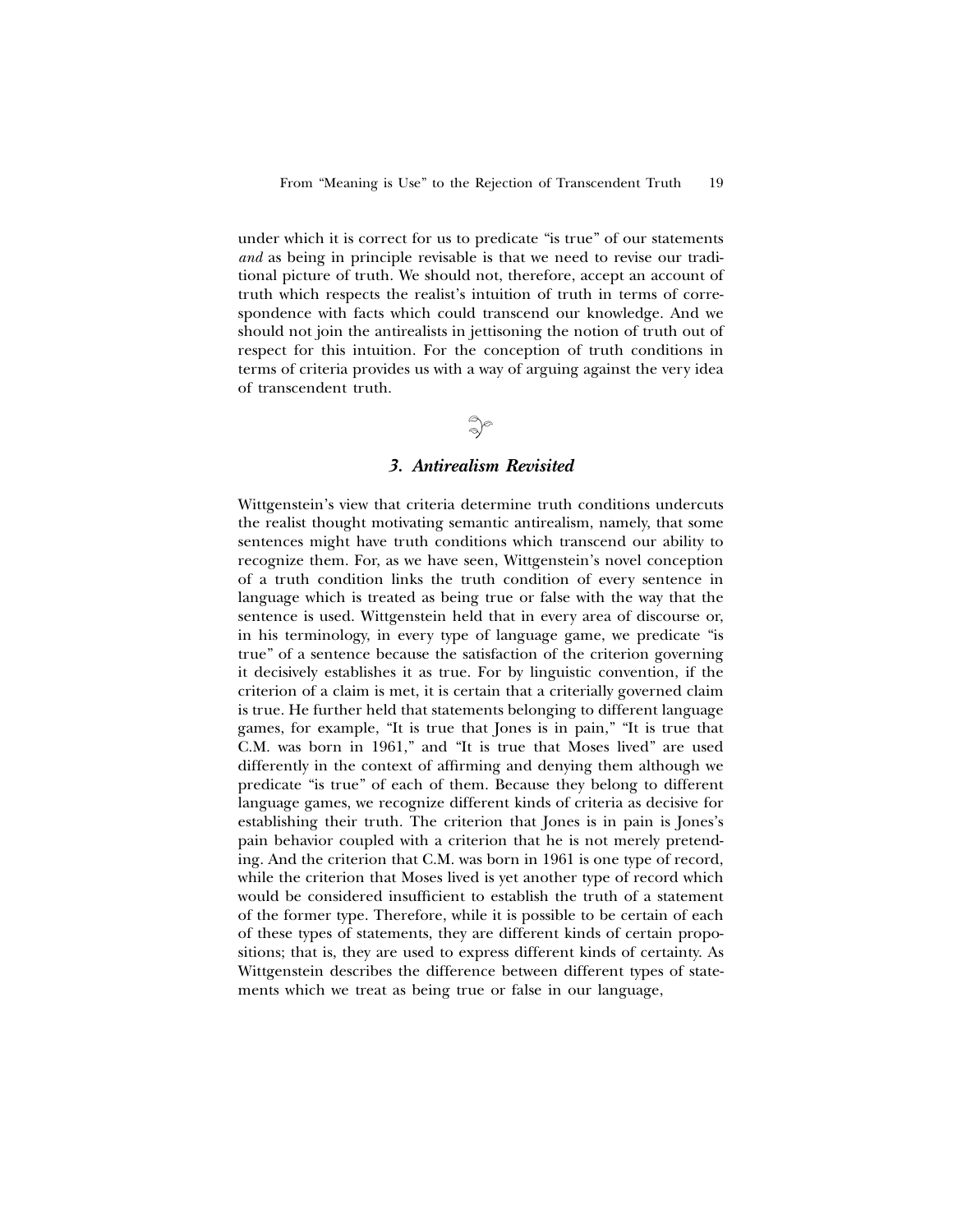I can be as certain of someone else's sensations as of any fact. But this does not make the propositions, "He is much depressed," " $25 \times 25 = 625$ ," and "I am sixty years old" into similar instruments. The explanation suggests itself that the certainty is of a different kind. This seems to point to a psychological process. But the difference is logical. . . . The kind of certainty is the kind of language game. (*P.I.*, p. 224)

Wittgenstein cautions us not to infer from the fact that we accept different kinds of statements as true upon different kinds of grounds that some statements to which we apply the predicate "is true" are more certain than others or that the predicate "is true" is actually misapplied to some sentences. For example, we should not think that because the certainty expressed by the statement "It is true that he is depressed" is different from the certainty expressed by "It is true that I am sixty" and "It is true that  $25 \times 25 = 625$ ," the first statement involves a misuse of the predicate "is true" because we can never definitively determine whether it is true. For every statement in language which we treat as being true or false is treated as being true or false because we have a criterion of its truth which counts as an adequate test of a statement within that language game. That is to say, we call a proposition true or false when we have a conventional way of determining whether it is true which we intersubjectively agree upon as being decisive for establishing the truth of that type of statement. And naturally, what counts as an adequate test of one type of statement is different from what counts as an adequate test of another type. This does not mean that statements such as "He is in pain" in contrast to statements such as "She lives on Charles Street West" are not determinately true or false or do not have truth conditions. Rather, it means that the former type of statement is not used to express the same kind of certainty as the latter, for we employ different kinds of criteria in determining the truth of each.

Antirealists assume that because we cannot ascertain the truth values of statements referring to the remote past or to other peoples' mental states in the same way that we can ascertain the truth values of other types of statements, the former are not determinately true or false, and our conventional practice of treating them as bivalent is inaccurate. Wittgenstein's answer to this is that we should not expect to be able to ascertain the truth values of each type of truth functional statement in the same way before we are prepared to predicate "is true" of each of them. We should keep in mind that what we treat as an adequate test of one statement is different from what we treat as being an adequate test of another. As Wittgenstein remarks,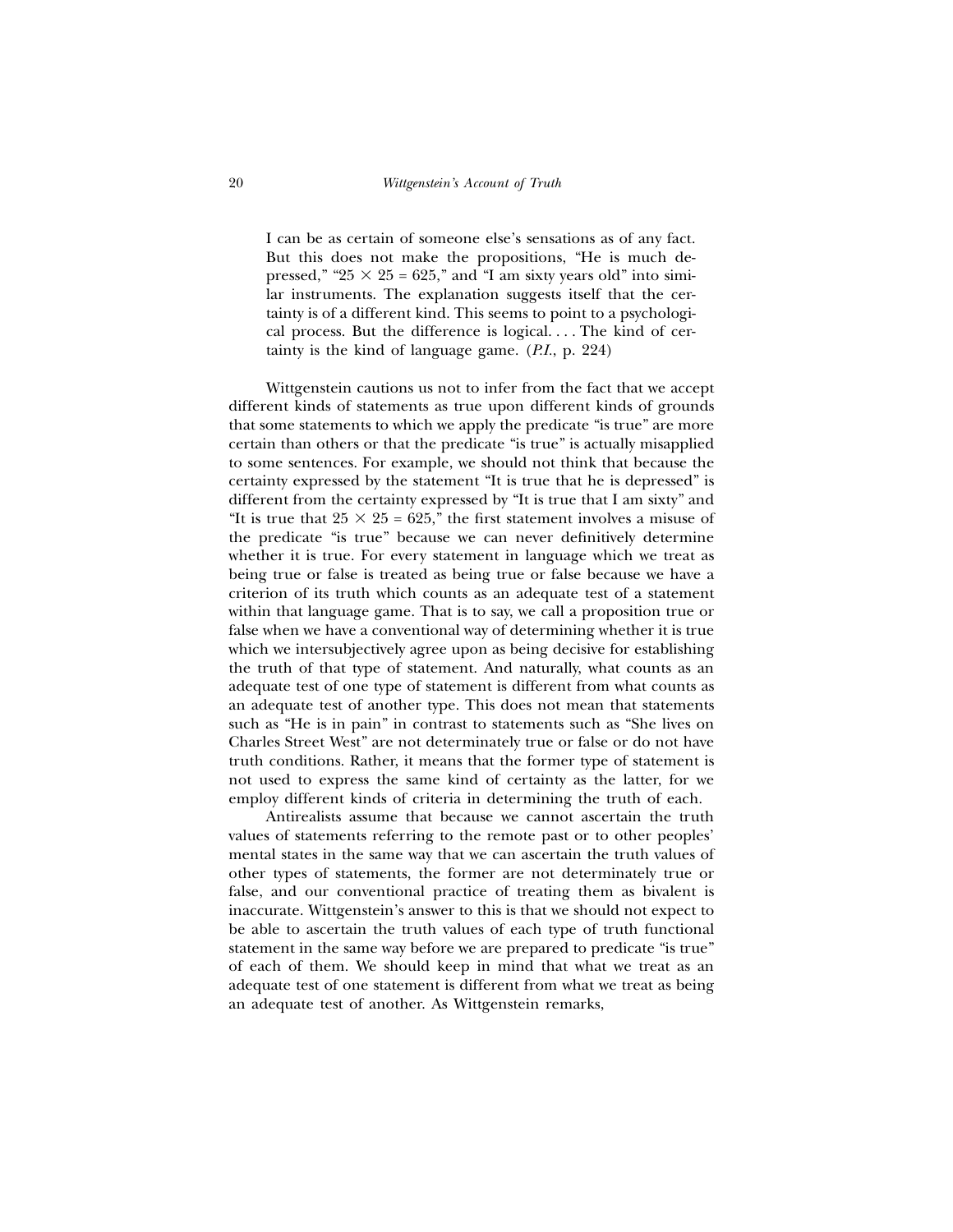"What is internal is hidden from us."—The future is hidden from us. But does an astronomer think like this when he calculates an eclipse of the sun? If I see someone writhing in pain with evident cause, I do not think: all the same, his feelings are hidden from me. (*P.I.*, p. 223)

We cannot find out whether future-tense statements are true in the same way that we can determine the truth of statements about the present. But given that statements about the future are used to make predictions, we are as entitled to call them true on the basis on which we make them as we are in classifying statements about the present as true on the grounds upon which we assert these.

Antirealists who claim that we are incorrect in classifying some statements as bivalent depart from Wittgenstein in that they refuse to take the way in which we use a statement as relevant to whether we should treat it as determinately true or false. But Wittgenstein would claim that if truth is to be an explicable concept, then the way in which we use a statement must be taken as being relevant to whether we can classify it as bivalent. And what it means to call a statement true varies across different language games as our manner of calculating truth values varies in different areas of discourse. Thus, once we realize the nuances in our uses of the predicate "is true," the idea that statements about the past are not determinately true or false because we cannot verify them in the same way that we can verify statements about the recent past reflects a failure to see the significance of the fact that "Moses lived" and "C.M. was born in 1961" are not used to make the same type of assertion.<sup>1</sup>

According to Wittgenstein, the only way for a statement to have a truth condition transcending our capacity for knowledge would be for a statement to be governed by a criterion which we could never ascertain as having been met. But this is not a logical possibility. It is possible that in a particular case it might be a contingent fact that we might be unable to ascertain whether the criterion of a claim was met. In John Canfield's example, we might make the criterion of a chess player's being a grandmaster his having a particular rating. And it is possible that in a particular case, the records of a chess player's rating might be destroyed so that we might be contingently unable to determine whether the criterion of his being a grandmaster had been met.<sup>2</sup> But in Wittgenstein's view, it is not logically possible for a statement which we treat as being true or false to be governed by a criterion which we could never, *in principle*, recognize as having been met. For he connects meaning with use, and knowing the circumstances under which to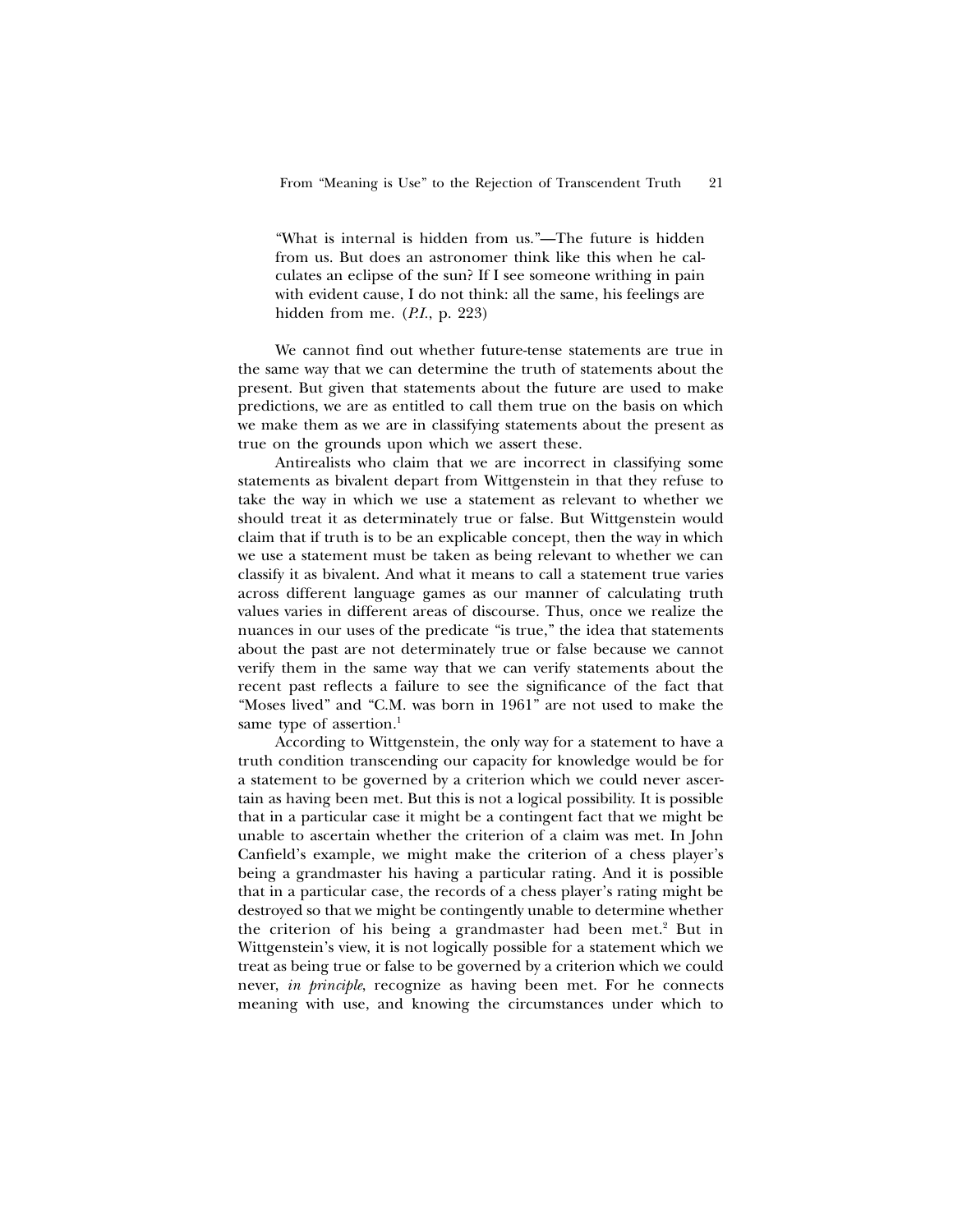predicate "is true" of a sentence which we treat as being true or false is part of knowing how to use that sentence. Therefore, such a sentence could not be governed by a criterion which we could never, in principle, recognize as having been met, for in that case we could never have learned when to predicate "is true" of a sentence which we treat as having a truth value. That is, a sentence which we treat as being true or false could not logically be governed by a criterion which we could never recognize as having been met, for in that case, we could never have learned how to use the sentence.

To be sure, we can think of declarative sentences which lack criteria of truth. One such sentence is the inverted spectrum hypothesis which Wittgenstein mentions at *P.I.* #272, that one section of mankind might have one sensation of red and another section another.3 But precisely because this type of sentence has no criterion of truth, we cannot, contrary to first impressions, treat it as being true or false. And therefore, Wittgenstein argues, we cannot properly classify it as a hypothesis or a proposition or as any other type of sentence which we think of as bearing a truth value. What Wittgenstein says about the inverted spectrum hypothesis at *P.I.* #272 is not that it is possible to make it although it is unverifiable. Rather, he says that on the assumption that the word "red" refers to a private exemplar, the hypothesis *would* be possible, though unverifiable. But this consequence shows the absurdity of that assumption. For if the meaning of the word "red" were taken as something that each person could know only from his own case rather than as the concept which we acquire when we learn what we are to *call* "red,"<sup>4</sup> then it is not clear what it could mean to question or affirm that something was red. For in that case, there could be no normative standard of what counts as being red. Consequently, the word "red" could not have any intersubjective meaning; we could never have learned to use it in sentences ascribing the quality of being red to objects. Given that the word "red" does have an intersubjective meaning, it is absurd to suppose that we could construe its meaning as its private reference rather than as its use.

By parity of reasoning, it is absurd to think of the inverted spectrum hypothesis, which rests on the assumption of private reference, as a possible hypothesis or proposition or as the sort of thing which we really think of as being either true or false. For we could only have come to think of it as a true or false proposition if we treated it as being true or false in our language, that is, if we used it in the contexts of affirming it and denying it. Or, as Wittgenstein puts it, we could only have come to think of it as a proposition if, *in our language*, we applied the calculus of truth functions to it. But we cannot apply the calculus